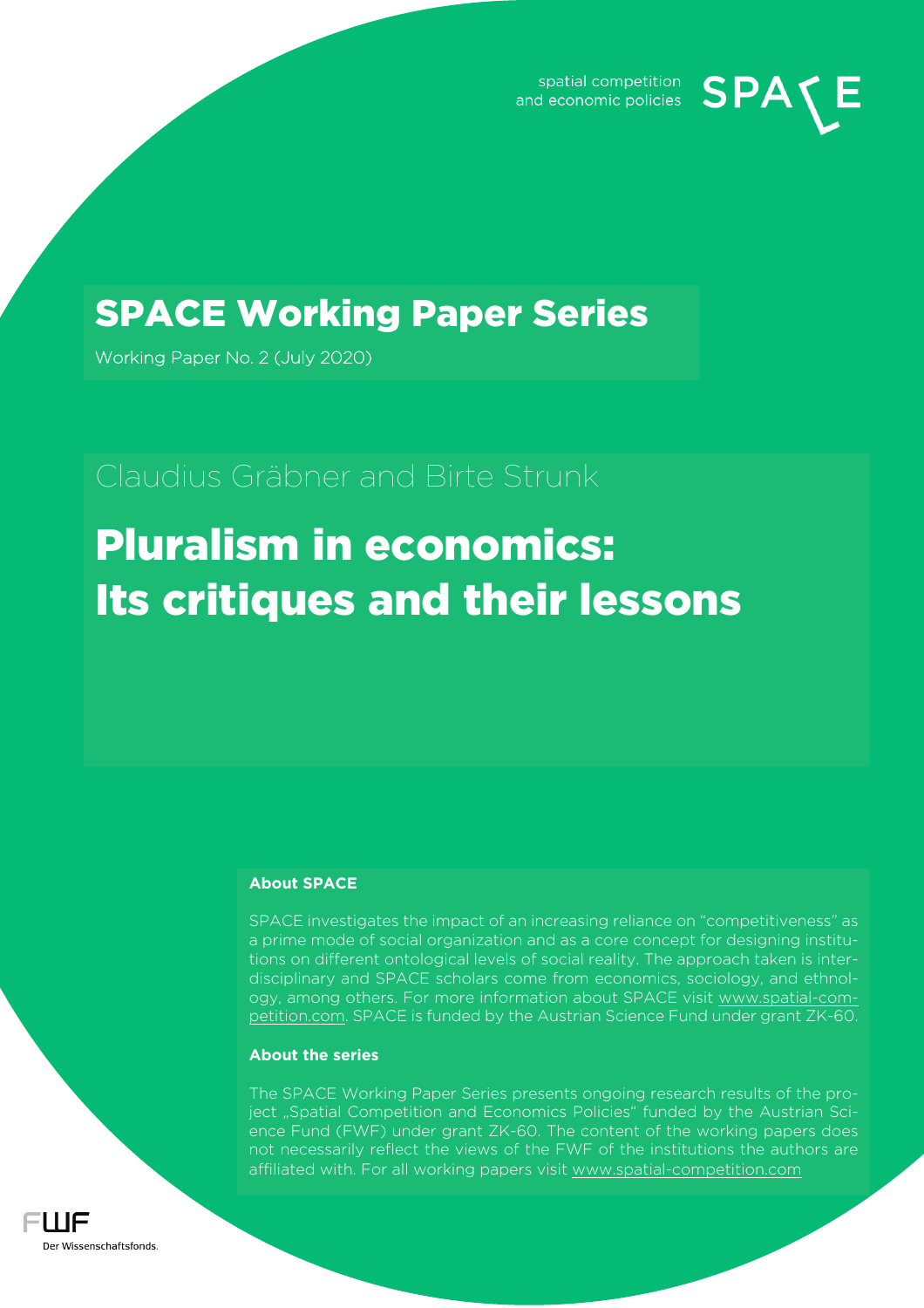## **Pluralism in economics: its critiques and their lessons**

Claudius Gräbner<sup>\*abc</sup> and Birte Strunk<sup>ed</sup>

July 1 2020

*a: Institute for the Comprehensive Analysis of the Economy, Johannes Kepler University Linz, Austria b: Institute for Socioeconomics University of Duisburg-Essen, Germany c: ZOE. Institute for future-fit economies, Bonn, Germany d: Institute for Ecological Economics, Vienna University of Economics and Business, Austria*

#### Abstract

This paper starts with an evaluation of three common arguments against pluralism in economics: (1) the claim that economics is already pluralist, (2) the argument that if there was the need for greater plurality, it would emerge on its own, and (3) the assertion that pluralism means 'anything goes' and is thus unscientific. Pluralist responses to all three arguments are summarized. The third argument is identified to relate to a greater challenge for pluralism: an epistemological trade-off between diversity and consensus that suggests moving from a discussion about 'pros' and 'cons' towards a discussion about the adequate *degree* of plurality. We instantiate the trade-off by showing how it originates from two main challenges: the need to derive adequate quality criteria for a pluralist economics, and the necessity to propose strategies that ensure the communication across different research programs. The paper concludes with some strategies to meet these challenges.

Keywords: epistemology; pluralism; paradigms; interdisciplinarity; trade-offs

License: Creative-Commons CC-BY-NC-ND 4.0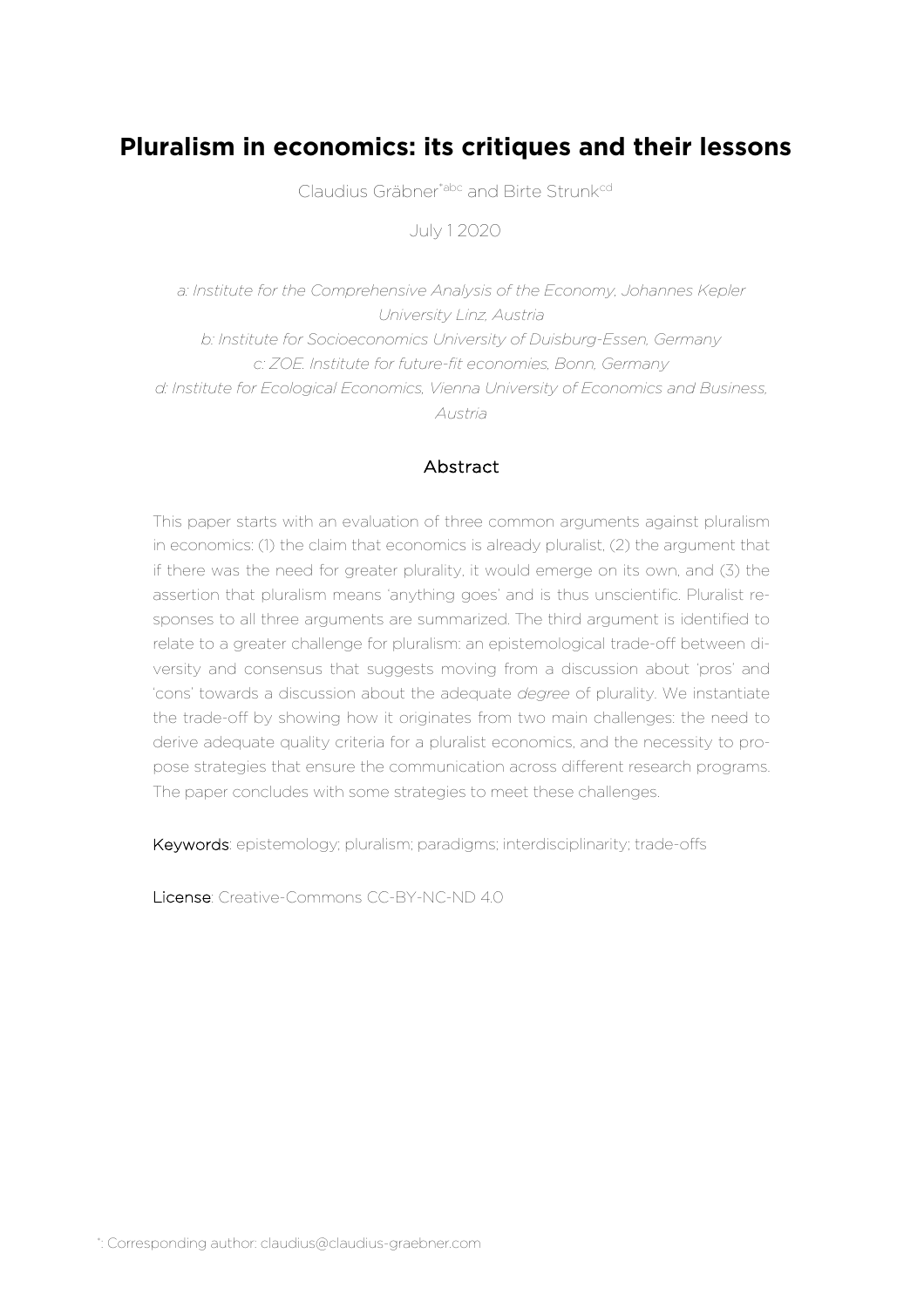#### **1 Introduction**

The call for pluralism in economics has gained a large number of supporters (e.g. Dow, 2004; Sent, 2006; Dobusch & Kapeller, 2009; Gräbner, 2017), yet it remains contested for various reasons (e.g. Hodgson, 2019a; Becker, 2017). A majority of the literature on pluralism in economics has been concerned with a *justification* of pluralism (e.g. van Bouwel, 2005; Garrett, Olsen & Starr, 2009; Guerrien & Jallais, 2009). The direct engagement with criticism has received less attention and is, therefore, the main focus of this paper. It begins with arguments against pluralism posed from 'outside' the pluralist community, i.e. from scholars that do not consider themselves advocates of pluralism. Notably, most of these outside critiques are not formulated in academic publications, but regularly posed in personal conversations, blog articles, or social media such as Twitter and Facebook.1 Thus, this article tries to move some of the public debate on a more academic level, and to link conventional contentions to more precise arguments made in the philosophy of science.

Beyond this, the aim of this paper is two-fold: on the one hand, it summarizes relevant literature that can be used to refute less convincing arguments against pluralism (section 3). On the other hand, by scrutinizing the critiques, it aims to identify challenges for the pluralism program, which deserve further attention by its advocates (section 4). These challenges are related to the epistemological trade-off between diversity and consensus, which dates back to Polanyi (1962) and Kitcher (1993), and has recently been highlighted by Hodgson (2019a) for the *heterodox* movement in economics. We argue that this trade-off can be traced to two major challenges of pluralism, which grow more relevant the more pluralist a science already is: (1) that effective communication among different scholars gets more complicated the more diversity is involved, and (2) that quality assessment within a pluralist economics community with potentially diverging quality standards is not straightforward. By substantiating the sources of the trade-off between plurality and consensus, the paper not only contains a more fundamental explanation

of its origins, it also points to some constructive strategies to mitigate it (section 5).

## **2. Pre-considerations about pluralism**

Since debates about pluralism frequently suffer from an ambiguity of terms and concepts (Sent, 2006), this section clarifies how central terms are used throughout the upcoming discussions. In particular, the term 'pluralism', its 'dimensions', 'justifications' and 'degrees', and the term 'research program' will be defined.

First, we follow Mäki (1997) and distinguish between plurality and pluralism. *Plurality* is understood as a descriptive category that reports the multiplicity of an item. *Pluralism* will refer to a prescriptive rather than a descriptive claim: it is a "theory or principle that justifies or legitimizes or prescribes a plurality of items of some sort" (Mäki, 1997, p. 38).

Second, we distinguish between various dimensions of pluralism and plurality. The dimensions of pluralism describe the areas within which a plurality of items could be prescribed or justified. While Mäki provides an extensive (yet non-exhaustive) list, the present contribution will be confined to the dimensions as outlined in Table 1.2 Note that a person might hold pluralism about methods, but not about realities, and still call herself a pluralist.

Third, the same dimensions allow for categorizing justifications for pluralism. Since pluralism is a normative concept, it requires references to particular reasons for a certain level of plurality. These reasons can be, among others, epistemological, pragmatic, or ethical. We suppose that many misunderstandings in the debate about pluralism stem from the fact that authors are not clear about the dimension of plurality they are arguing for, and which kind of reasons they provide.

Fourth, plurality is not a matter of all-or-nothing. It is a matter of degrees. According to Mäki (1997) theories (and, we would add, methods, values, etc) can be *substitutive* or *complementary* towards one another. Toleration (or even endorsement) of rival claims to truth is

<sup>1</sup> Some general citable examples include Bachmann (2012), Badinger et al. (2017), Becker (2017), or Gersemann and Grabitz (2018); more specific references are provided in the sections dealing with the respective critiques.

<sup>2</sup> Sometimes, these dimensions necessarily overlap, e.g. in the case of methods and theories. Yet we believe they provide for an illustrative distinction that is useful for structuring the debate.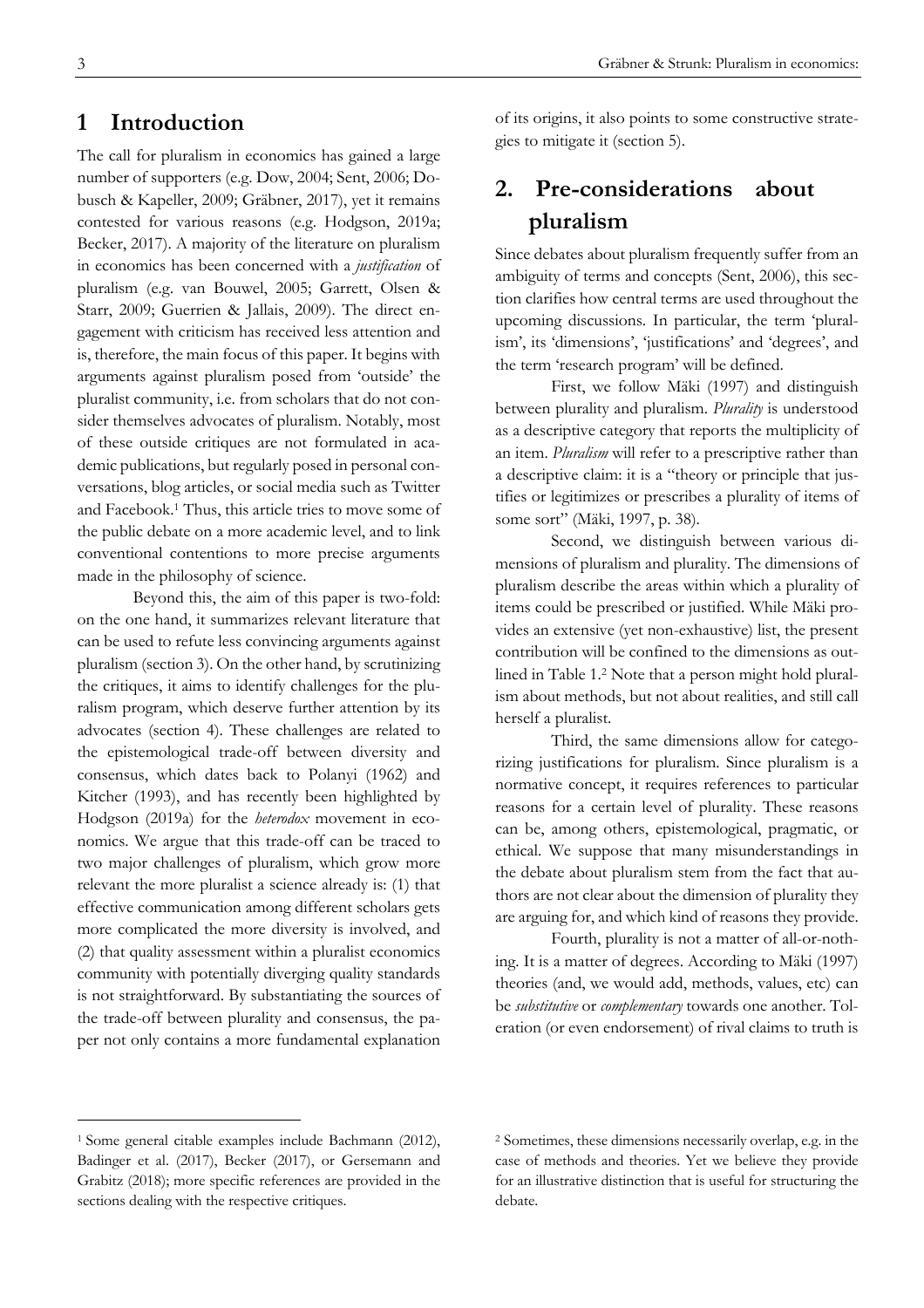| Kind of plurality              | Items referenced                                                         |  |
|--------------------------------|--------------------------------------------------------------------------|--|
| Epistemological plurality      | Criteria for what counts as a (good) explanation.                        |  |
| Methodological plurality       | Methods used for inquiry                                                 |  |
| Ontological plurality          | Assumed properties of reality                                            |  |
| Personal plurality             | Scholars (in terms of e.g. their gender, race, or political orientation) |  |
| Purpose plurality <sup>3</sup> | Aims of inquiry, questions and problems considered worthy of inquiry     |  |
| Theoretical plurality          | <b>Theories</b>                                                          |  |
| Topical plurality              | Topics addressed                                                         |  |

*Table 1: Dimensions of plurality – a non-exhaustive list.*

more demanding than toleration (or endorsement) of complementary claims. Therefore, to endorse a plurality of substitutive items requires a higher degree of pluralism than endorsing a plurality of complementary items (Mäki, 1997, p. 45; for examples see section 3.1). This is not to say that a higher degree of pluralism in all dimension is always better. Maximizing plurality in all dimensions is not considered desirable by the majority of pluralists (Caldwell, 1988, 1997; Mäki, 1997; Marqués & Weisman, 2008) and the limits of plurality have already been discussed by advocates of pluralism themselves (e.g. Polanyi, 1962; Kitcher, 1993; Hodgson, 2019a; see also section 4 for a more detailed engagement with these arguments).

Finally, the Lakatosian term 'research program' will be used frequently throughout this article. As in the original, a research program in our use of the term (which does not come with an endorsement of Lakatos' theory of scientific progress) is constituted by its core, which not only includes concrete hypotheses and axioms, but also conventions about the dimensions mentioned above, such as purposes, theories and methods. More specifically, the core of a research program specifies the questions worth investigating as well as the admissible (meta-)theoretical assumptions and methods for these investigations. It includes an agreed upon summary of the *pre-analytic Vision* (Schumpeter, 1954) of the scientists operating within a given research program.

## **3. Structured literature review: outside critiques of pluralism and pluralist responses**

This section provides a structured literature review along the lines of three common criticisms of pluralism. As pointed out above, many of these criticisms are articulated in public forums rather than in academic publications. Many *defenses* against these critiques, however, were published in academic outlets.4 Our aim is, hence, to provide a structured review of these *outside* critiques and pluralist responses. The survey is organized in a way that it might serve as a general reference point for readers who want to get an idea about critiques and possible responses. This is relevant since despite not being regularly debated within the journal discourse, these outside criticisms are regularly articulated in the public debate about pluralism and enter the political discourse about necessary changes in the scientific institutions of economics. Moreover, at least in some countries the debate currently does have a momentum, and due to its practical relevance, we argue that it is crucial to have an academic engagement with this debate. Lastly, by providing a structured summary of the arguments and their potential rebuttals, this section also paves the way for the identification of the most relevant and constructive critiques in section 4.

<sup>&</sup>lt;sup>3</sup> This was originally referred to as 'pragmatic plurality' by Mäki, but since we use the term 'pragmatics' in another way below we decided to use 'purpose plurality' in order to avoid misunderstandings.

<sup>4</sup> This is in line with the empirical claim of Aistleitner et al. (2017), who find a considerable engagement of heterodox economists with the mainstream but not vice versa.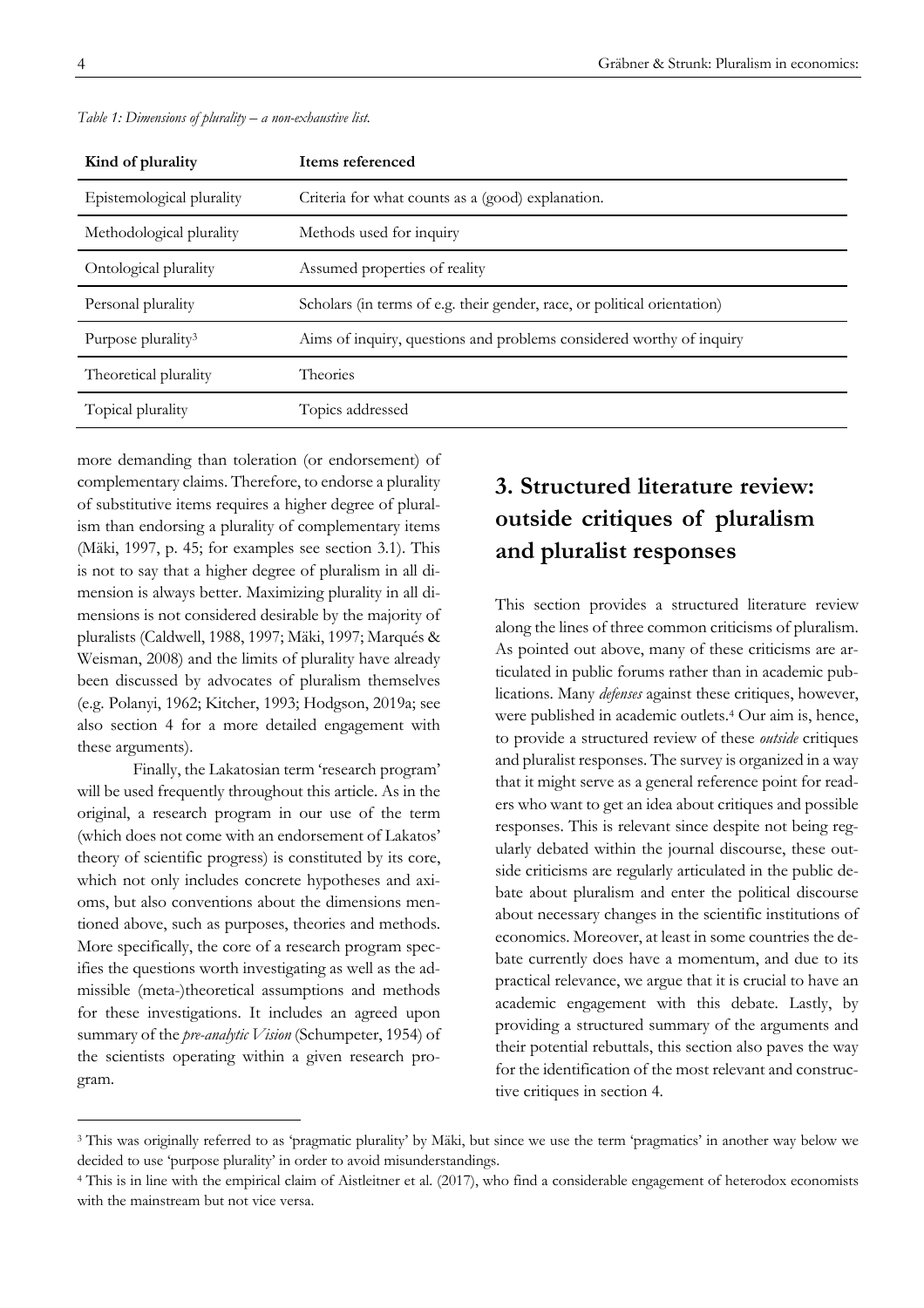#### **3.1 Outside Criticism I: The discipline is already pluralist**

Some argue that economics as a science is already pluralist and that the critique of pluralists addresses a strawman (e.g. Coyle 2010; Bachmann, 2017; Becker, 2017). Newly emerged research areas such as behavioral economics are often presented as examples. Yet, to assesses the argument that 'economics is already pluralist', one has to be explicit about the *dimension* and *degree* of plurality (see section 2). While there are developments within economics that brought about an increase of plurality in one dimension, this is not necessarily true across the board. Whether the argument that the discipline is already pluralist is empirically correct, hence, depends on the dimension considered, as well as on the desired degree of plurality.

Considering the topical dimension of economics, for instance, the claim is most likely true: there is indeed a large plurality of topics – here understood as phenomena deemed worth investigating – within the current economic mainstream. Starting in the mid-1950s with the work of scholars like Gary Becker or Anthony Downs, economics was increasingly applied to a wider range of social phenomena than 'the economy', such as politics, family planning, crime or religion. This so-called economic imperialism (Lazear, 2000) is proposed as one prime feature of economics by its proponents and serves as another supposed piece of evidence for the 'superiority of economics' (Fourcade et al., 2015). In this context, Akerlof (2020) points out that the Webster's dictionary gives two distinct definitions of 'economics': economics as the social science concerned with analysing the economy; or economics as a specific methodology, namely a specific style of mathematical modelling and statistical analysis (a definition also advocated in, e.g., Rodrik, 2015). If one follows the second definition, economics is not pluralistic in the methodological dimension *per definition*. In this case, a debate about the proper definition of 'economics' would be necessary. If one follows the first definition, the debate becomes more nuanced since *in principle* this definition would allow for a broader consideration of methods in economics. In *practice*, however, the set of accepted methods is constrained by the dominant core methodology of economics.

At his point, one first has to be clear about the terms 'methodology' and 'method'. Methodologies are strongly entangled with certain *epistemologies*,<sup>5</sup> i.e. with the ideas of how relevant knowledge about the economy can be created. Methodologies are hence considerably broader than methods. For example, RCTs and experiments are specific *methods* that are distinct from the standard economic methods of formal modelling, and yet made it into high-ranked journals. This, however, is because they fit the overall *epistemology* of economics, which – *in practice* – is defined precisely via its methodology: Explanations tend to be seen as good the more they fulfil standards of 'hard science' and are compatible with thinking and explaining in terms of individual optimization and equilibrium (Akerlof, 2020). While methods such as RCTs and experiments, thus, did extend the methodical toolbox of economics, they did not broaden the status of the discipline's plurality on the methodological dimension.

This is also confirmed by defenders of the current situation, see, e.g. Coyle (2010, p. 266): "The elements of economic methodology, unchanged from the classical days, are the status of rational choice and the use of equilibrium as a modelling concept. If these are limitations, so be it" (see also Rodrik, 2015). The recent bibliometric work of Hodgson (2019a) supports this argument further by showing the pervasiveness of the concepts of 'utility' and 'maximization' in publication in the 'top' journals in economics. Modelling approaches that are incompatible with those concepts, such as dynamical systems theory or agent-based modelling, which are based on the idea of disequilibrium or nonoptimizing agents, remain marginalized. Non-formalized and qualitative approaches are marginalized even more (Akerlof, 2020; for similar claims see, e.g., Sugden, 2000; Colander et al. 2004; Coyle, 2010; Lipsey, 2001). Yet, for economics (understood as the science of analysing the economy) to qualify as pluralistic in the methodological dimension, it would at least give room to (a) model approaches that go beyond the standard optimization-cum-equilibrium framework (such as models based on disequilibrium and non-optimizing agents), and (b) non-model-based approaches, such as historical analysis, qualitative interviews or discussions on economic morality. Excluding non-modeling approaches, as well as excluding formal models that do not adhere

#### knowledge. In this sense, methodology as we use the term is 'narrower' or 'more applied' than epistemology.

<sup>5</sup> With epistemology we refer to a theory about what knowledge is and how it can be created. With methodology we refer to a theory of how certain methods create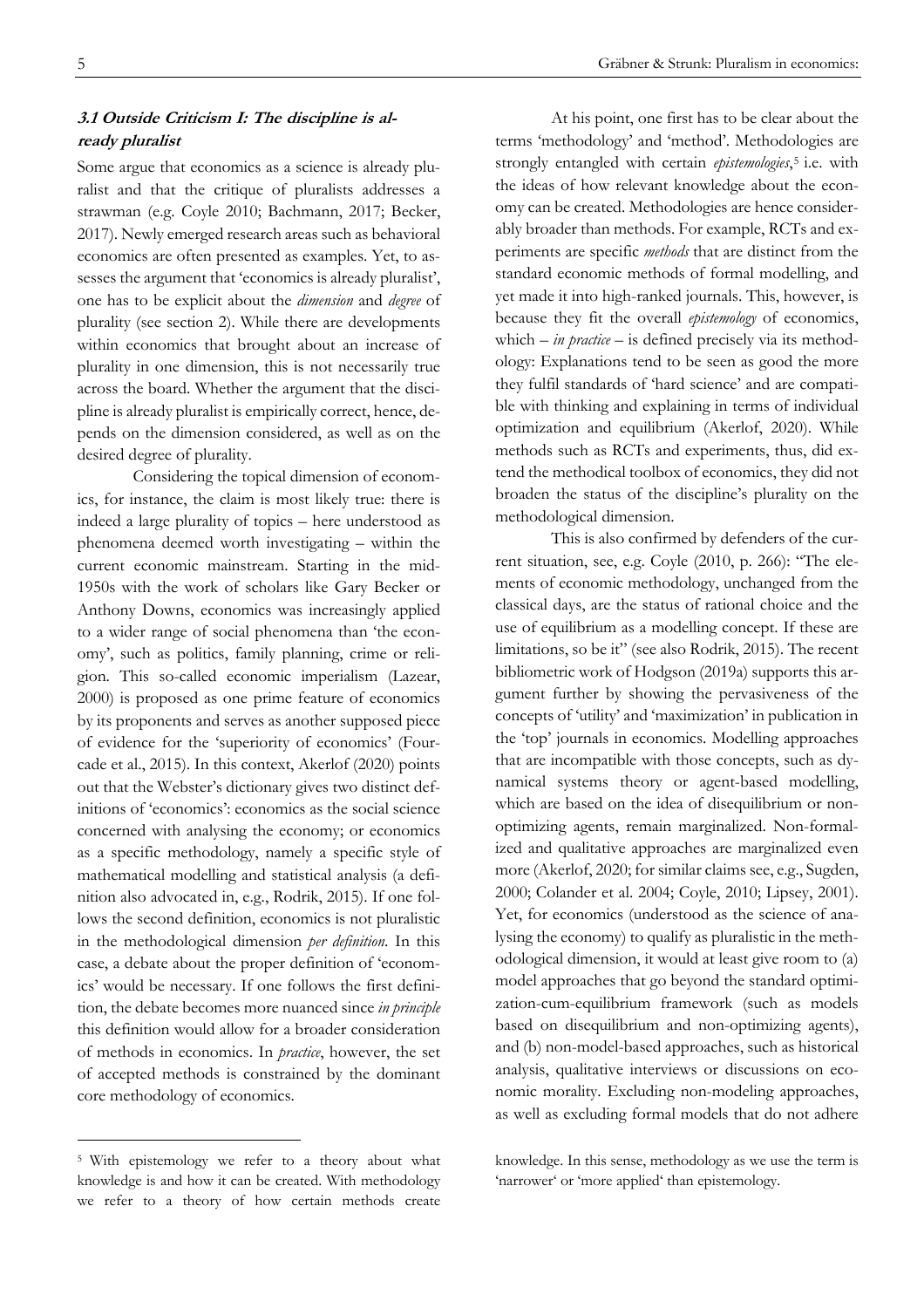to the twin concepts of optimization and equilibrium, is incompatible with pluralism in the methodological (and epistemological) dimension. Thus, if pluralism refers to the plurality of methodologies, then the current economic discipline cannot be considered pluralist.

Moreover, within each dimension of plurality, an assessment of the present argument also requires one to consider the *degree* of pluralism. As noted above, it is hard to classify a discipline as 'pluralist' or 'not pluralist' - the question should be *to what extent* a discipline is pluralist in a particular dimension. Here, it is helpful to use the distinction between complementary and substitutive theories or methods as introduced in section 2: the toleration of substitutive theories implies a higher degree of pluralism than the toleration of complementary theories. This is not to say that a higher degree of plurality is always what pluralists demand (Hodgson, 2019a). But if one argues about whether the discipline 'is pluralist' or not, one must ask whether existing plurality refers to complementary or substitutive items.

The following example illustrates this point. In behavioral economics, there is one 'camp', represented by people such as Ernst Fehr or Richard Thaler, that challenges the descriptive rationality assumption of economic models and integrates new behavioral assumptions into utility-maximizing models (Fehr & Schmidt, 1999; Fehr & Schmidt, 2010; Benartzi & Thaler, 2007). This research builds upon the work of Kahnemann and Tversky, who "provided a relatively friendly criticism that allowed expected utility theory a life under the rubric of the normative theory" (Heukelom, 2014, p. 127). According to Heukelom, this at least partly explains their success among economists: this type of research gets regularly published in top mainstream journals, has found its way into the economics curriculum and researchers working in this tradition occupy important positions at the top of the institutional hierarchy of the profession (e.g. Angner, 2019). Within a plurality of theories, but not of methods, their way of doing behavioral economics offers interesting complementary research insights, particularly as a facilitator for immunizing economic theory from empirical critique via the strategy of *axiomatic variation* (Kapeller, 2013): appropriately interpreted, these results only show the superiority of the

economic approach by explaining more and more empirical cases with models containing optimizing agents and a systemic equilibrium (see also Earl, 2010).

Another 'camp' of behavioral economics, represented by researchers such as Gerd Gigerenzer or Kumaraswamy Velupillai, argues that – inter alia – the concept of optimization itself is wrong (Velupillai, 2006; Gigerenzer & Selten, 2002; Berg & Gigerenzer, 2010; Gigerenzer & Gaissmaier, 2011; Selten, 2002). Gigerenzer and Selten (2002) are very explicit on this matter: "The theory of bounded rationality, as we understand it, dispenses with optimization, and, for the most part, with calculations of probabilities and utilities as well" (p. 3). Thus, these researchers propose a *substitutive* approach that is incompatible with one of the key elements of economic methodology (optimization). Consequently, their research is not published in high-rank journals, central concepts of their theory are not taught to economics students, and they do not occupy key positions in within the economics community, although the excellence of their work is recognized by many other scientific communities such as statistics, psychology or computer science.6

In all, the preceding arguments stress the importance to precisely state the dimension and degree of the plurality discussed. While there seems to be openness towards new, even potentially substitutive ideas within the topical dimension, there is limited toleration in epistemological or methodological dimensions, even for complementary approaches.

#### **3.2 Outside Criticism II: If there were a need for pluralism, it would emerge on its own**

Some argue that the meritocratic institutions of the economics community render pluralism as the demand for greater plurality superfluous since all (and only) promising approaches pass the 'market test' (Lazear, 2000) and are considered in the economics community (e.g. Bachmann, 2012, 2017; Badinger et al., 2017; Wambach in Gersemann & Grabitz, 2018). Thus, the right degree of plurality is exactly that degree produced by the scientific community.

This argument assumes that the academic institutions provide for a 'perfect market for economic

<sup>6</sup> These two different 'camps' are referred to as 'old' and 'new' behavioral economics by Sent (2004) and 'classical' and 'modern' behavioral economics by Kao and Velupillai (2013).

For an alternative classification of distinct 'cultures' in behavioral economics see Katsikopoulos (2014). For a more detailed and critical assessment of behavioral economics see Earl (2010).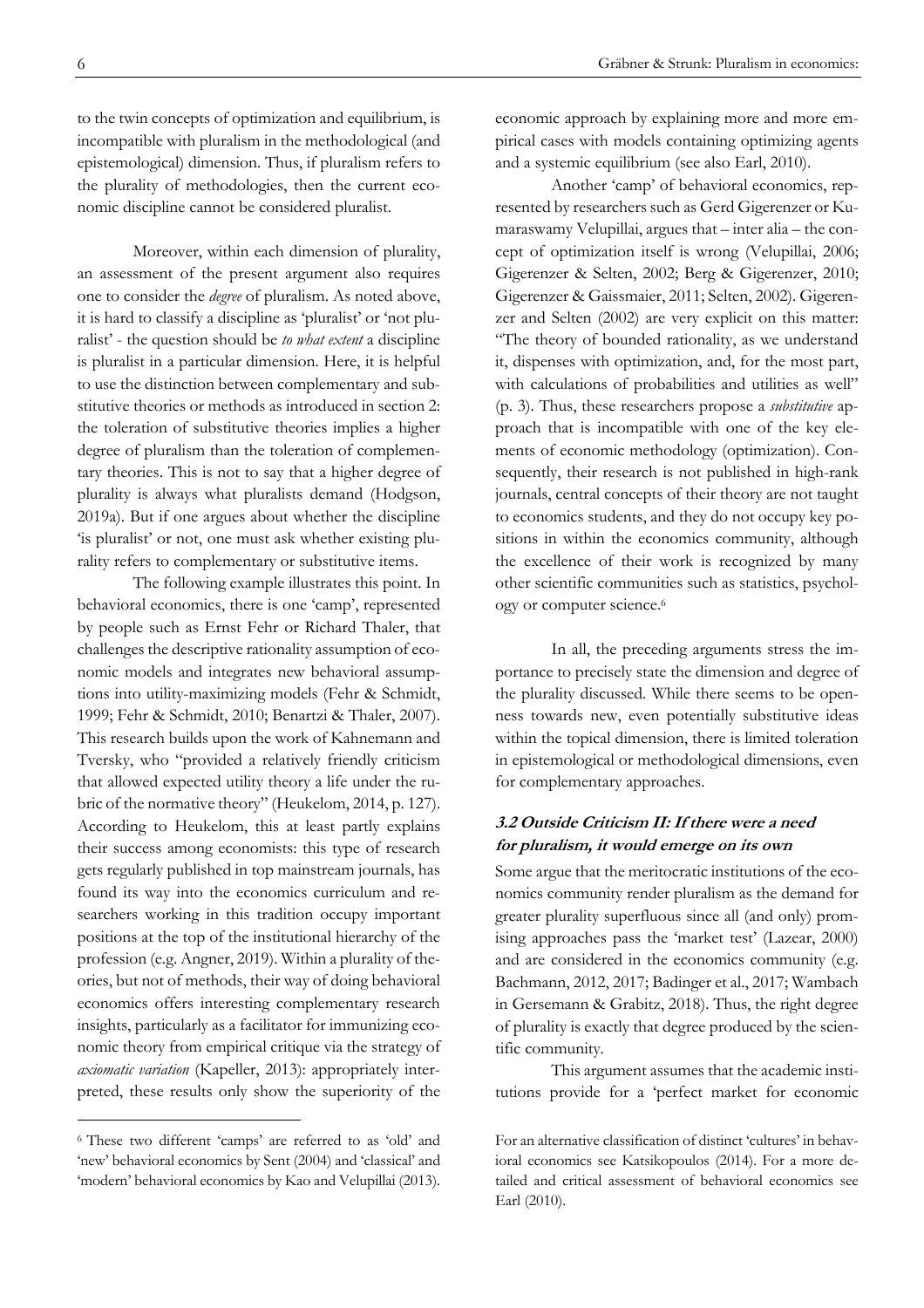ideas' that serves as a selection machine picking the 'good' theories/methods/etc. to the right degree. Such a selection process presupposes a 'level playing field': new ideas can always enter the academic discourse, they are always considered, assessed, and – if judged useful– respected within the economics community.

Many pluralists would indeed be in favour of such an intellectual free market (see e.g. the petition initiated by Hodgson, Mäki & McCloskey in 1992; for critical remarks on the market metaphor as such see Hodgson, 2019b). However, there is ample evidence that this presumption is not fulfilled for at least three reasons: (1) the path dependent development of research programs under current scientific institutions, (2) structural obstacles that hinder alternative approaches to enter the mainstream economics discourse, and (3) a monistic curriculum.

First, a level playing field requires scientific institutions that prevent the accumulation of academic power towards a single research program for purely structural reasons. Given the current institutions of the scientific system, however, different research programs accumulate academic power according to a path dependent and self-reinforcing process: those research programs with many adherents, much influence and greater power are likely to grow relatively faster – irrespective of their potential inherent quality, in whichever way the latter is determined (Sterman & Wittenberg, 1999; Dobusch & Kapeller, 2009; Gräbner, 2017). There are many mechanisms underlying this tendency to monopolization, all of which are empirically well documented. These include, but are not limited to, the provision of educational programs and teaching material (which tend to stress topics, methods and concepts of the dominant paradigm), occupation of editorial boards and commissions (which are then more likely to decide in favour of the currently dominant paradigm) and very standardized criteria for the promotion within academia, which are more difficult to meet for scholars working outside the currently dominant paradigm (see Gräbner, 2017, for a more detailed discussion of these and further points). The latter point is also stressed in Akerlof (2020), who criticizes the extensive reliance on journal metrics for promotion processes, which hinders the consideration of new (and, thus, often less formalized and more controversial) ideas and approaches (for this see also Heckman and Moktan, 2020). Thus, the current institutional framework of academic economics makes it hard for new research programs to break the

self-reinforcing cycle that reproduces the position of the dominant scientific paradigm.

Second, the idea of a perfect market of ideas presupposes that new ideas – irrespective of their origins – are outlined to the scientific community, discussed and assessed. Such an inclusive discourse does not happen in economics. In mainstream outlays less than 3% of total citations refer to heterodox publications (e.g. Aistleitner et al., 2017). Non-mainstream scholars, on the other hand, cite their mainstream colleagues regularly (see Figure 1). Of course, one might conclude that 'non-mainstream' outlets are simply of lower quality and therefore not worth being referenced anyway. Yet such an interpretation does not align with the fact that 'mainstream' papers citing non-mainstream publications tend to have higher impact that those which do not (Aistleitner et al., 2017, p. 17; see also Gräbner, 2017). The more adequate answer is given by Colander (2010, p. 47): "My honest answer to that question ['What does mainstream economics think of heterodox economics?'] was that they don't think about it" (for empirical evidence based on a citation analysis see e.g. Glötzl & Aigner, 2017 or Aistleitner et al., 2017). A slightly different, but complementary point is made by Akerlof (2020), who argues that economics suffers from numerous 'sins of omissions' that produce a bias towards 'hard evidence'. This structural bias implies that numerous perspectives are overlooked if they either do not lend themselves as easily to formal modelling and quantitative empirical research, or do not align with core concepts in economics, such as utility maximization and equilibrium (see section 3.1). This focus on hardness implies also a very narrow definition of what economics is and, thereby, serves as a self-reinforcing selection mechanism, where the greater the bias toward mathematical analysis within the framework of utility maximization, "the greater will be selection into it of those with intrinsic tastes in that direction" (Akerlof, 2020, p.407). The narrow metric of success in economics may hence deter scholars with other perspectives on economics to publish in economic journals or apply to economic positions. Thus, the forum for a 'market of ideas' is simply not given to the extent claimed by proponents of this argument.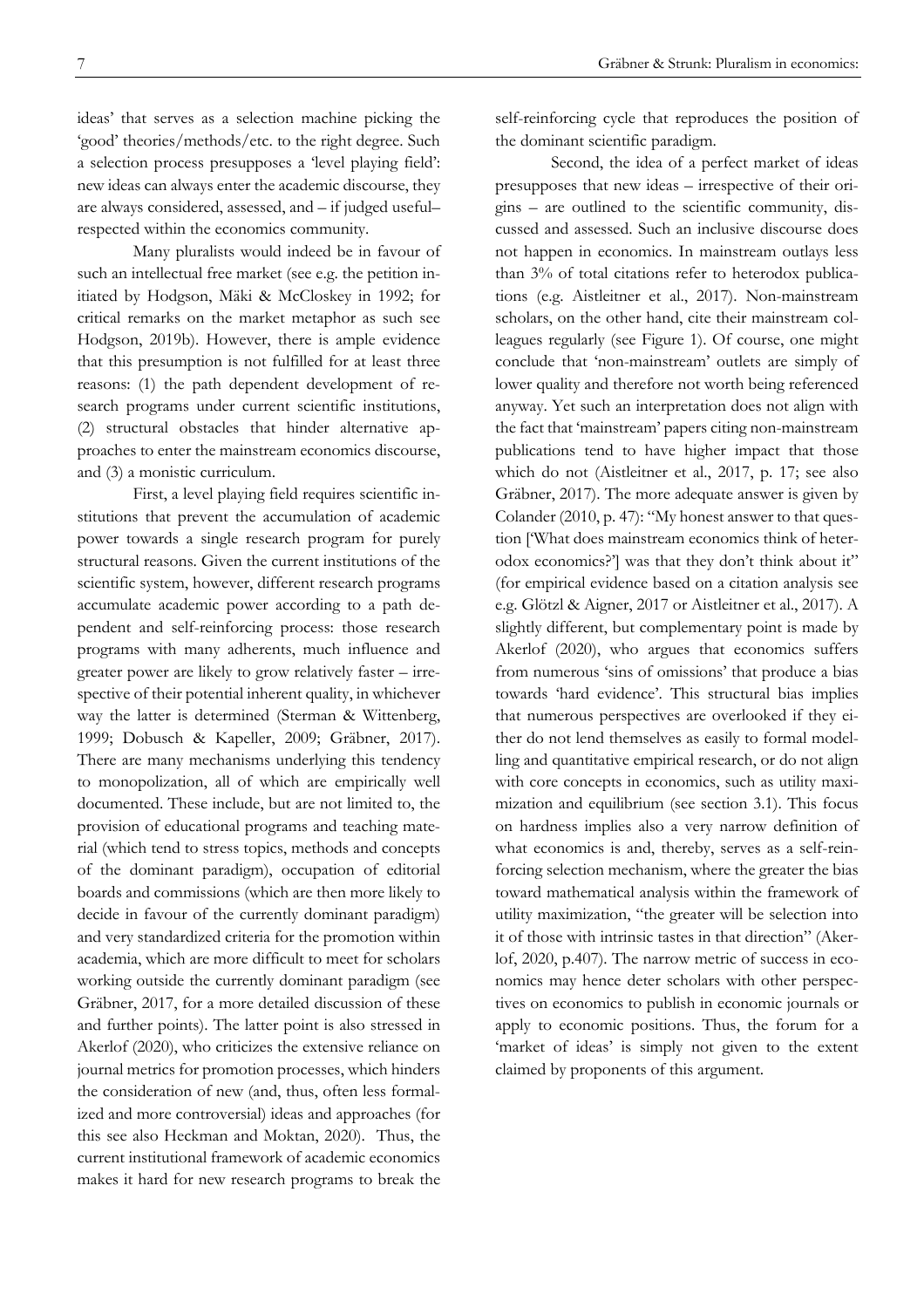

*Figure 1: Citations from and to heterodox journals (Aistleitner, Kapeller, and Steinerberger 2017).*

Finally, a perfect 'market for ideas' would also require that students in economics are exposed to a variety of research approaches. They only have a serious choice for what research orientation to follow if the diversity of distinct research programs is indicated to young economists right from the start of their career. Otherwise, junior scientists would be biased towards a dominant way of doing economics, even though the dominance of one approach does not necessarily indicate a substantial superiority. However, teaching material in economics is rather monistic, as not only numerous protests of students such as the 'Exploring Economics' program (Dimmelmeier et al., 2017) or the 'Rethinking Economics Textbook' (Fischer et al., 2017), but also empirical investigations (e.g. Lee & Keen, 2004; Beckenbach, Daskalakis & Hofmann, 2016) indicate.

Altogether, the level playing field assumed by proponents of the argument that pluralism would emerge on its own if there were a need for it does not exist and current academic institutions tend to accelerate a scientific monopolization (Gräbner, 2017). It is not clear at all how under such circumstances the scientific community should serve as a perfect selection machine of ideas and thereby establish a 'market test' à la Lazear (2000). From this it follows that we need to determine the level of plurality desired for ourselves: we cannot source out this discussion to something like the 'scientific system'.7

#### **3.3 Outside Criticism III: Pluralism means 'anything goes', and is thus unscientific**

The two arguments assessed above refer to the status of the discipline without questioning the concept of pluralism itself. The present argument challenges pluralism on theoretical and epistemological grounds by stating that pluralism would imply 'anything goes'. This phrase has been used by critics of pluralism as a way of expressing their worry that opening the field to pluralism would result in anarchism, which, in turn, is considered non-scientific (e.g. Backhouse, 1998, p. 144; Bachmann, 2012, 2017; Badinger et al., 2017). The demand for more plurality and the (supposedly) concomitant broadening of quality standards, then, might stand in the way of the progression of economics as a science (Gintis, 2009; Colander, 2014; Gintis & Helbing, 2015). Only once the scientific community has agreed on a certain shared core, including a shared understanding of clear-cut quality criteria, a given scientific discipline develops. In drastic words: "That way lies the permissive chaos in which the principle that 'anything goes' will ripen into the dogmas of mob rule, and so usher in the dictatorship of some genocidal popular or 'proletarian' boss, such as 'the great scientist', Stalin" (Hutchison, 1981, p. 218).

Two clarifications are in order: firstly, pluralism does not necessarily imply a demand for anarchism in the sense of 'anything goes'. Neither do influential pleas for pluralism demand this (Sent, 2006; Marqués & Weisman, 2008; De Langhe, 2010; Dobusch & Kapeller,  $2012$ ,<sup>8</sup> nor is methodological anarchism without any shared standards practiced commonly among advocates of pluralism. Since 'anything goes' is neither practice nor agenda of the majority of pluralists, critiques that propose that pluralists demand the abolishment of all type of quality standards do not seem to be worth engaging with.

Secondly, however, the fear among critics that pluralists want to give academic resources to research programs that are 'not scientific' can also be interpreted as the worry about supposedly *diminishing* quality standards,

<sup>7</sup> Or course, one might evade the previous argument altogether and accept that a perfect selection of ideas does not take place and still argue that the current state of plurality is the adequate one. However, then one would need to provide some justification for this assessment.

<sup>8</sup> There might be some proponents of pluralism indeed argue for an 'anything goes' in the strict sense. Even if there were

some convincing theoretical arguments for such a position, we hold it as untenable for practical reasons. This is also the view held by the majority of pluralists today (e.g. Caldwell, 1997; Sent, 2006; Marques & Weismann, 2008; Dobusch & Kapeller, 2012).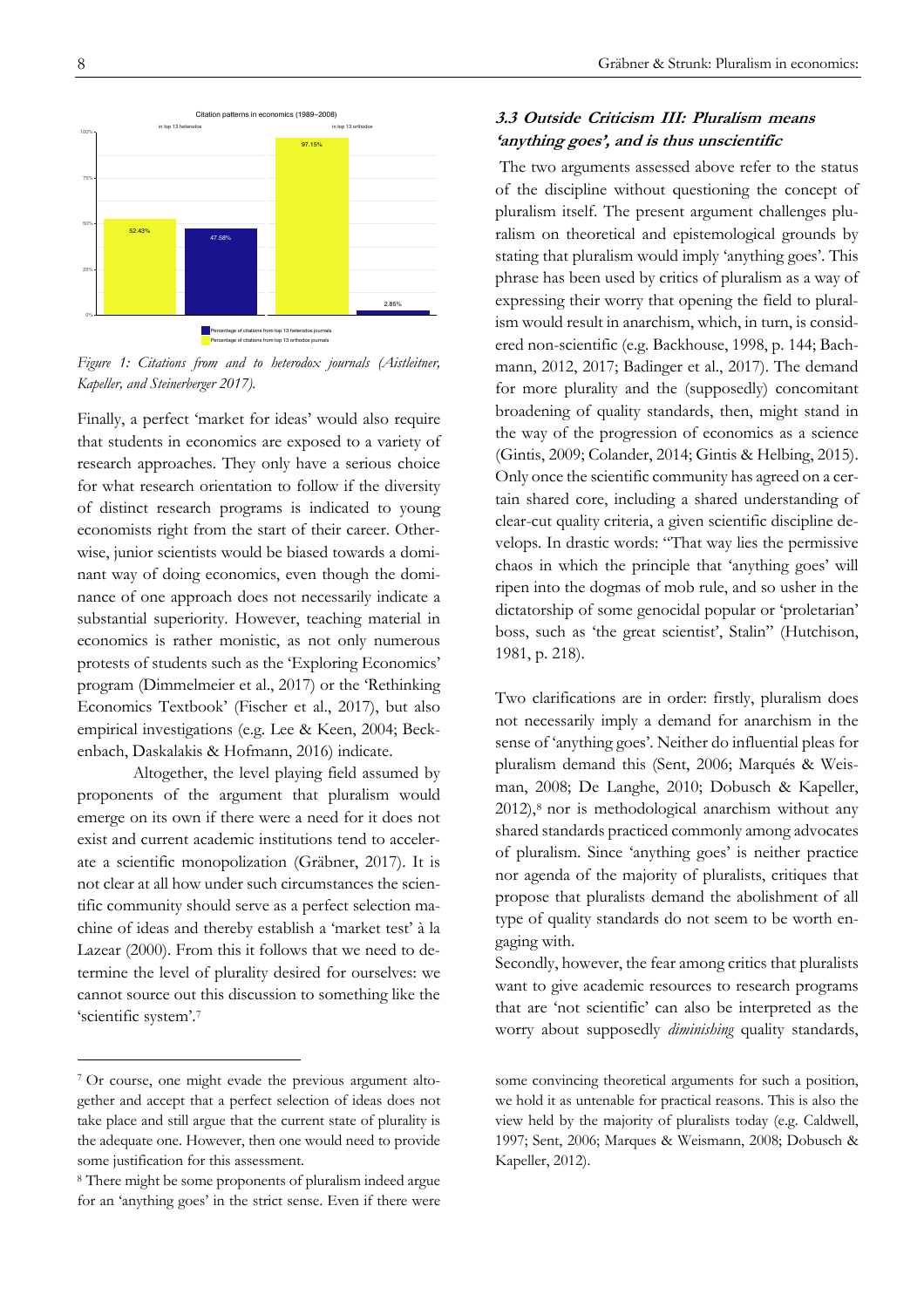which may put the success of the discipline as a whole at risk.9 The question is: can science be successful if there are no universally applicable and clear-cut quality criteria? A reference to Kuhn's account of the lack of clear-cut criteria in natural sciences – which surely everyone regards as 'real science' – serves as a point in case that science does not become science *qua* clear-cut criteria. Kuhn (1977) argues that the absence of an objective and clear-cut quality standards in natural sciences would not mean 'anything goes'. Even though there are, according to him, five main standards for theory choice (accuracy, consistency, broad scope, simplicity, and fruitfulness), he argues that these criteria are necessarily imprecise, as well as neither necessary nor sufficient for good science. Regarding accuracy, for example, Kuhn (1977) points out that Copernicus' system of planetary movement was "not more accurate than Ptolemy's until drastically revised by Kepler more than 60 years after Copernicus's death" (p. 323), nor was it consistent with existing scientific explanations at the time (see also Koestler, 1959). While such criteria are important, there are ample examples in the history of sciences where they did not hold for theories that are nowadays unquestionably considered 'better science'. Kuhn therefore calls these rules *values* instead of criteria, highlighting that (1) contradictions between them are possible without the whole system breaking apart, and (2) the

choice of standards used to choose one theory over another, at least in part, hinge on individual biographical factors (Kuhn, 1977). With Kuhn one might thus argue that clear-cut quality standards are neither necessary nor sufficient for the economics discipline to be a successful science.

Thus, while the fear that the absence of overall and clear-cut quality criteria necessarily undermines scientific success is unfounded. At the same time, the critique that greater plurality often makes it more difficult to ensure quality of research poses a challenge for pluralists and poses questions about the admissible *degree* of plurality. As will be explained below, this challenge is one symptom of a deeper trade-off, which has been subject to controversy within the pluralist community itself.

## **4. Lessons learnt and a more demanding challenge**

The starting point of section 3 was to review and evaluate outside criticism posed in mostly informal settings against pluralism. We can now distinguish between critiques that can be easily refuted – and for which the refutations have been summarized above – and critiques that pluralists should take seriously. The critiques and pluralist responses are summarized in Table 2.

*Table 2: Summary of the arguments and classification according to the object of criticism.*

| Argument                                                        | Object of critique Response |                                                                                                                                                                                                                                                                                                                                                 |
|-----------------------------------------------------------------|-----------------------------|-------------------------------------------------------------------------------------------------------------------------------------------------------------------------------------------------------------------------------------------------------------------------------------------------------------------------------------------------|
| The discipline is already pluralist                             | The movement                | Depends on what you mean when you say "pluralist".<br>Openness to new ideas but not to different methodologies.                                                                                                                                                                                                                                 |
| If there were need for pluralism,<br>it would emerge on its own | The movement                | Evidence points to the contrary because of path depend-<br>encies in current institutions, uneven citing practices<br>among heterodox and mainstream scholars, and a lack of<br>pluralism in university curricula.                                                                                                                              |
| Pluralism means "anything goes",<br>and is thus unscientific    | The concept                 | Pluralism does not mean anything goes, but it does imply a<br>broadening of research standards. While broad standards<br>are no indicator of non-scientificness and do carry im-<br>portant epistemological benefits, they also bring certain<br>challenges, specifically relating to the questions of quality<br>control and of communication. |
|                                                                 |                             |                                                                                                                                                                                                                                                                                                                                                 |

<sup>9</sup> The reference to 'scientificness' in this critique is not useful: evaluating the 'scientificness' of a research program requires an objective criterion for scientificness, Yet the relevant philosophical literature on this 'demarcation problem' largely agrees that such a criterion does not exist (see Pigliucci &

Boudry, 2013 for a relatively recent review of the literature). Since we cannot meaningfully talk about scientificness or non-scientificness of research programs, accusing research programs of being unscientific is an unconstructive deadend.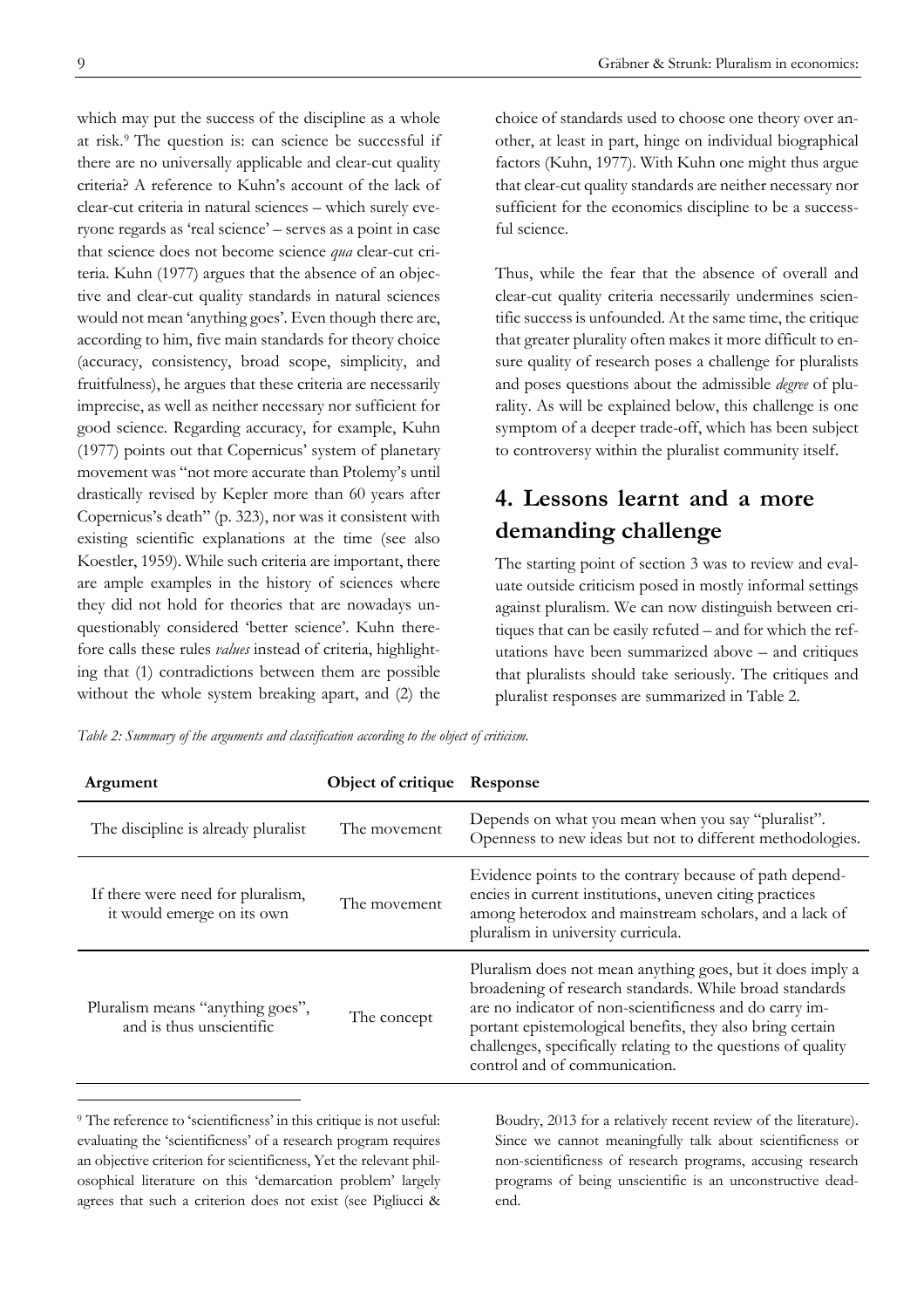.

Critiques mainly targeting the pluralist movement – criticisms along the lines of the arguments discussed in 3.1 and 3.2 – hardly pose an intellectual challenge for pluralism. However, the argument about a potential reduction of research quality as discussed in section 3.3 – targeting the *concept* of pluralism rather than the movement – points to a deeper challenge that may indeed limit the degree of permissible pluralism.

Although discussed as an 'outside' criticism in section 3.3, there has in fact been a related debate about pluralism and scientific progress *within* the community of proponents of pluralism. Recently, Geoffrey Hodgson (2019a) took up this debate, which goes back to Philip Kitcher (1993) and Michael Polanyi (1962). These authors discuss an important *epistemological trade-off*, "a trade-off between diversity and consensus" (Hodgson, 2019a, p.151). While this trade-off is not a *refutation* of pluralism, it points to potential *limits* of plurality and highlights a number of difficulties that may deserve greater attention.

The remainder of this section addresses these difficulties by studying the deeper sources of the tradeoff between diversity and consensus. The trade-off, it is suggested, emerges from the interplay between benefits and drawbacks of plurality. The forthcoming discussion of plurality abstracts, at least in the first place, from any specific type of plurality, such as topical, methodological or epistemological plurality. Rather, greater plurality of the discipline here refers more generally to a greater diversity of research programs, which all bring along distinct topics, methodologies, and epistemologies (see section 2). Hence, whenever epistemological drawbacks and benefits of plurality are discussed below, this does not refer to drawbacks and benefits of increasing a certain *type* of plurality, but of increasing the presence of a variety of different research programs as such, each bringing along different levels of greater plurality in different dimensions.

In a second instance, however, the type of research programs added does matter in shaping the economic discipline as it stands today. It was shown in section 2 that a stronger commitment to plurality is required to acknowledge *substitutive* rather than *complementary* approaches to economics. The discussion in section 3.1 indicated that there is already a large amount of plurality within the economics discipline when it comes to the topical dimension – as long as these topics are analyzed within a relatively narrow methodological frame (especially relating to modelling and optimization-cumequilibrium thinking). Hence, research programs that simply contribute alternative topics will not be conceptualized to increase overall plurality of the discipline, since they merely offer complementary perspectives. However, the consideration of research programs that use potentially substitutive methodologies, embedded in very different epistemologies, would require a greater commitment to overall plurality. So, even though this section abstracts from specific types of plurality, the assumption is that "an increase in plurality" refers to an increase in the acknowledgement of those research programs that propose substitutive ideas and different methodologies – rather than to those programs that simply add another topic to the repertoire of formal economic analysis.

While section 4.1 assesses two different conceptions of the epistemological benefits of plurality, section 4.2 focusses on the drawback side. Section 4.3, then, synthesizes the arguments and proposes a simple model that relates our description of the dynamics of benefits and drawbacks. Importantly, we will argue that the relevance of the drawbacks depends on how well a research community is equipped to address two fundamental epistemological challenges of plurality, namely *the challenge of quality control* and *the challenge of communication*.

#### **4.1 The epistemological benefits of plurality: two potential stories**

A clarification of the mechanisms underlying the tradeoff between diversity and consensus requires a better understanding of the interplay between benefits and drawbacks of plurality (with regard to research programs). We begin with the benefits, which are well-documented in the literature (e.g. van Bouwel, 2005; Garrett, Olsen & Starr, 2009; Guerrien & Jallais, 2009). In essence, these contributions agree on the value of plurality for increasing one's knowledge about the world. However, there are two conceptions of how this increase in knowledge may come about: a) via truly establishing a competitive 'market for ideas' in which the best theory will prevail; or b) via an inherent epistemological value of plurality that derives from the insurmountable complexity of reality.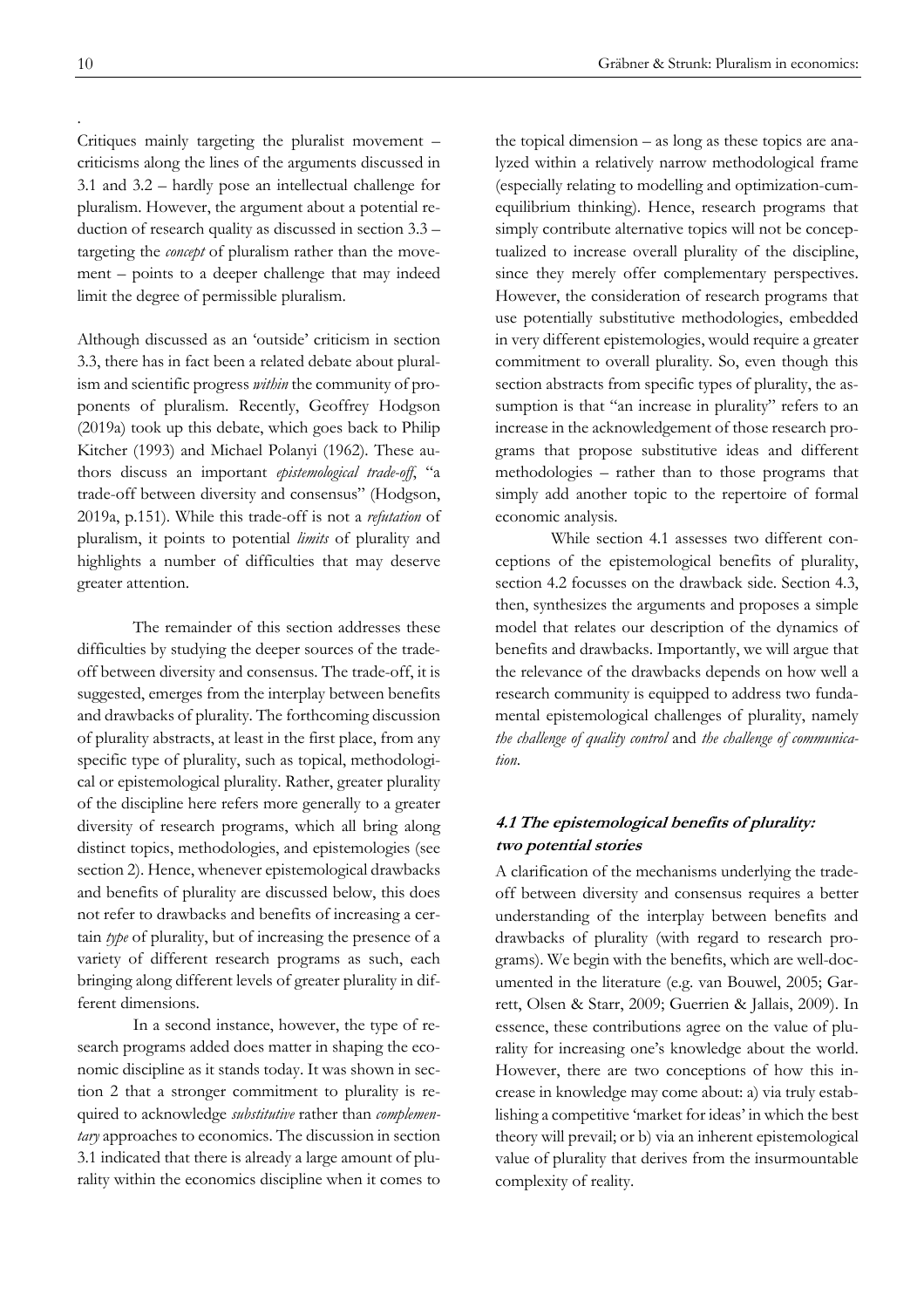The first perspective holds that diversity functions as an accelerator of scientific progress, since, if presumably sciences move from one mature paradigm to the next, then a plurality of approaches may facilitate this move (e.g. McCloskey, 2001). In this sense, it is an evolutionary argument that suggests that increasing diversity and selective pressure yields better overall results. The problem, from our perspective, is that this argument still presumes the existence of the 'best' research program that can be identified through the competition on the scientific market.

The second perspective derives the epistemological benefits of plurality from the fact that the fundamental complexity of reality implies that it is impossible to identify 'the right' research program (see also Longino, 2002; Kellert et al., 2006); or, even further, that there might not be one 'right' research program to start with, since reality is too multi-faceted to understand all of it under one paradigm. Similar to the absence of a single, objective yardstick for 'scientificness', we lack a single criterion for the 'correct way of doing economics', which is why the triangulation of distinct approaches becomes mandatory to avoid intellectual lock-ins.

This uncertainty exists *especially* for the discipline of economics because its object of investigation is not objective, external, and unchanging, but inherently constructed and context-dependent (e.g. Rodrik, 2015), such that choices regarding the questions asked, the methods used, and the theories referred to cannot be made on purely objective grounds. They are inevitably moulded by our worldviews, be it called *Weltanschauung* (Weber, 1922), pre-analytic vision (Schumpeter, 1954), prior beliefs (Peirce, 1958) or perspective (Giere, 2006). Because of the resulting fundamental epistemological uncertainty with regard to the optimality of any dominant research program, such programs must be continuously questioned to avoid an intellectual lock-in (see also Heckman et al., 2017) – there is, hence, an *inherent* value in plurality. The lack of a single dominant research program in a social science should therefore not be considered a bug, nor an accelerating strategy towards the 'right' paradigm, but rather an essential feature of any science that recognizes fundamental epistemological uncertainty.

<sup>10</sup> Akerlof (2020) provides an intuitive example: if research quality gets assessed mainly via reference to the 'hardness' of research, then research that builds mainly on qualitative research methods will be rejected by the scientific community

Such an argument also implies that the benefits of increasing plurality depend on the current level of plurality: in the absence of any plurality, adding further perspectives to the discipline has a tremendously positive effect on our ability to gain knowledge about economic systems since this breaks up a situation of scientific monism. In a situation where a discipline is already quite pluralist, in contrast, adding further substitutive or complementary perspectives may not extend our epistemological capacities to the same degree.

#### **4.2 The epistemological costs of greater plurality: quality and communication**

There is a flipside to the benefits just discussed: plurality comes with drawbacks, which make scientific practice and interaction more complicated *the more pluralistic the scientific community becomes*. The drawbacks operate via two channels: that of quality controls and that of communication. Here, the type of plurality does matter. Increases solely in the topical dimension of plurality – which we argued earlier do not imply a very strong position of pluralism – can largely avoid these problems. If economics is mainly defined by a specific, formal method, then quality controls and communication are easier since they can be defined more objectively. However, as Akerlof (2020) points out, evaluating economic research only for its precision and not for its importance or novelty – simply because the former is better-defined – will lead to 'sins of omission' and, thereby, other kinds of epistemological costs. Along with the demand to read an increase in overall economic plurality as an increase in economic research programs with different epistemologies and methodologies – even substitutive ones – comes the need to face the challenge of quality controls and of communication. They will now be discussed in turn.

To start with quality controls: While a move towards more plurality in economics does not necessarily imply the *abolishment* nor a *reduction* of quality standards, it mostly comes with a *broadening* of the standards for 'good economics'.10 Such broadening of standards provokes the legitimate question: how is quality of research

because it does not meet the required 'hardness'. In this case, a broadening of the criterion for research quality beyond 'hardness' will become necessary. A broadening of quality standards would not be necessary if research programs were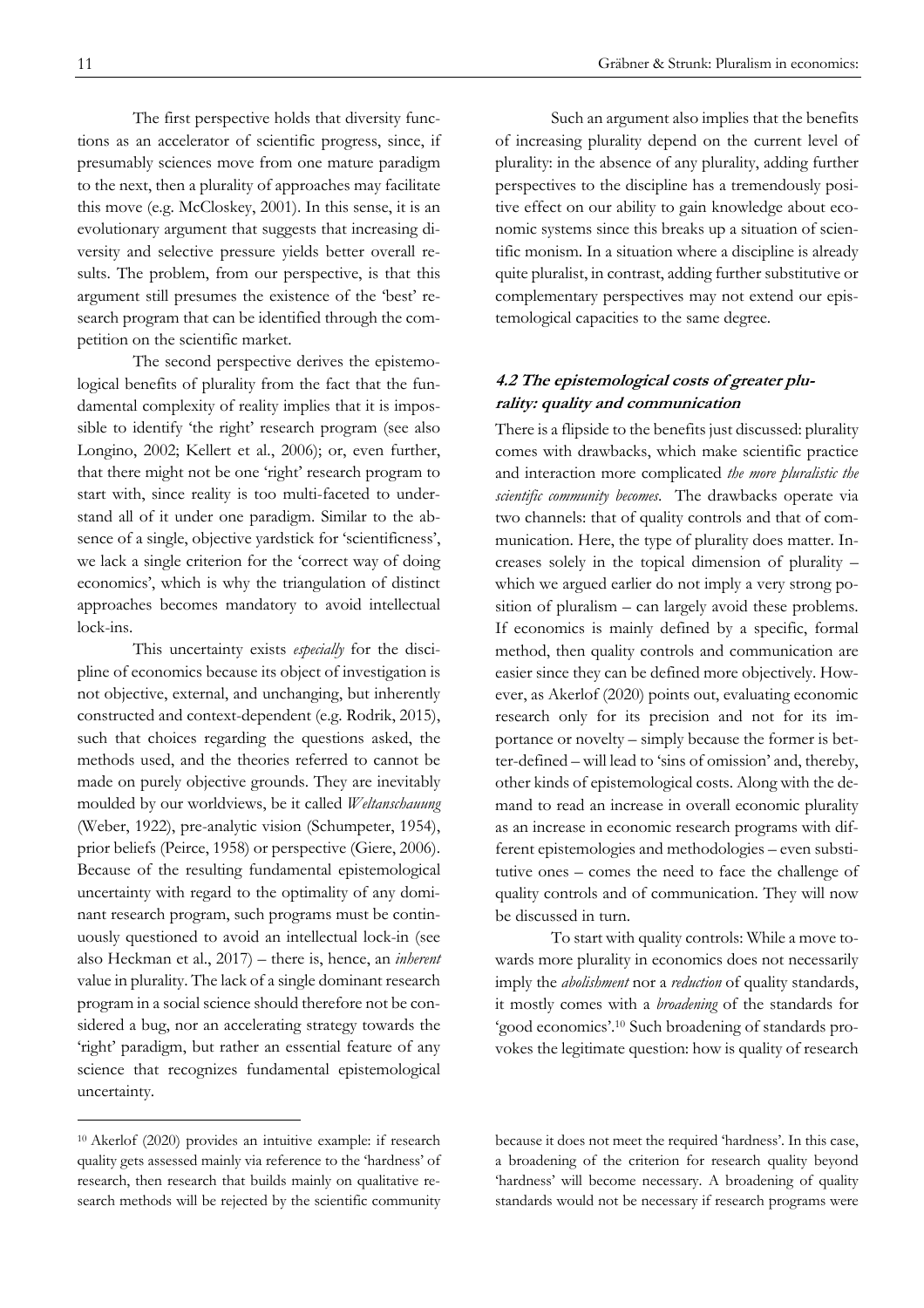assured? When does a broadening of quality standards come with epistemological costs?

To understand the cost dynamics, it helps to recall why having a clear-cut set of quality criteria is problematic in the first place: it assumes that there is an objective criterion according to which the scientificness of a social scientific research program could be determined. Such a criterion does not exist (Pigliucci & Boudry, 2013) and different research programs have different conceptions of what "explanation" means (Lehtinen & Kuorikoski, 2007). This implies that the more pluralistic the community, the more difficult to criticize the quality of another scholar's work since, at the maximum of plurality, each scholar might have their own conception of what makes a good explanation. In this situation, epistemological costs are high, and it would be very difficult for scientists to cooperate and interact. Such excessive levels of plurality may also lead to practical problems, e.g. when allocating grant money or when a non-economist seeks to complement her work with economic insight. On the other hand, if plurality is very low, then an increase in plurality and hence a broadening of quality standards will not incur high epistemological costs, since a broadening of quality standards does not immediately imply ambiguity with regard to what makes up a good explanation.

The second channel through which the drawbacks of plurality operate is that of communication: too much diversity of terms and concepts complicates communication among scholars and research programs. Reasons for this complication include: (i) adherents of different research programs use different constructs to represent elements of reality (i.e. they differ in their 'meaning structure'<sup>11</sup>), (ii) even in case they do use the same concepts they often use different symbolic representations for these (i.e. they differ in their 'surface structure'), or (iii) they differ in terms of their meta-theoretical vantage points (e.g. what counts as an explanation for an adherent of research program A might not count as an explanation for the adherent of research program B). Since science is a social practice (see also Kitcher 1993, Aydinonat et al. 2020), this complication

of communication also comes with epistemological costs for the scientific community at large – which is why the *communication challenge* can be seen as the second core challenge for pluralists. This challenge tackles the difficulty of effective communication among the distinct instances that make up plurality.

Not all advocates of pluralism would subscribe to the claim that interaction and communication is important: as pointed out by De Langhe (2010), there are at least three different kinds of pluralists, and only one would agree with our claimed benefit of mutual interaction. To start with, 'consensual pluralists' do not care much about communication across research programs since they assume that different models, theories or research programs are independent complements: for purpose A, adherents of research program X can make good contributions, for purpose B the adherents of research program Y are best-prepared. Because of this, communication among them is unnecessary. On the other end of the spectrum, the 'antagonist pluralists' claim that communication across different research programs is impossible anyway, so they may as well just co-exist.

The present paper takes the perspective of the 'agonist pluralists', who call for direct interaction, exchange and criticism across research programs. There are two reasons for this: First, while it is true that once the purpose of an inquiry is fixed, it is much easier to compare and judge contributions from different perspectives, this usually does not eliminate all but one remaining view. There are likely to remain various takes on the same problem, all geared towards the same purpose, and without effective communication among them, an alignment of these perspectives remains impossible.

Second, denying the possibility and necessity for communication across different research programs would automatically eliminate important epistemological arguments in favor of pluralism:12 not only is effective communication among different research programs a pre-condition for mutual criticism, it is also the pre-condition to harvest the epistemological benefits of pluralism, according to which various perspectives on

excluded because of reasons entirely independent of quality evaluation (such as race or gender).

<sup>&</sup>lt;sup>11</sup> The *meaning structure* is the set of concepts understood as mental representations of external objects. The *surface structure,* on the other hand, refer to symbolic representations used to communicate concepts across individuals (for a concise

explanation of their relevance for communication see, e.g., Jaccard & Jacoby 2010, pp. 16-18).

<sup>12</sup> Since there are other justifications of plurality (see section 2), a lack of communication would not necessarily mean the end of the pluralist program, yet it would do severe damage to its justification.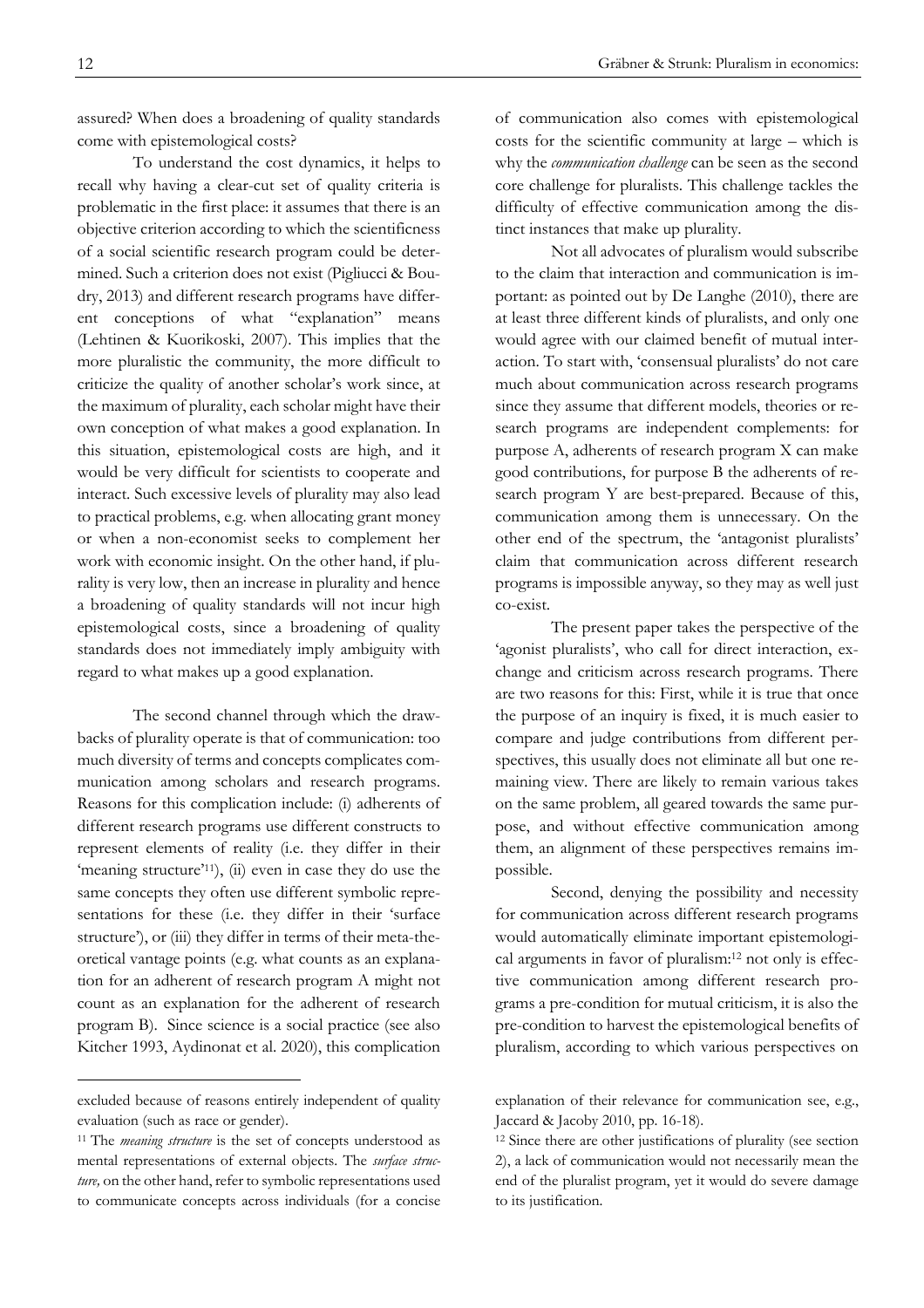reality, and their triangulation, improve our understanding of the latter. Yet if people were not able to relate the perspectives to each other, and the perspectives could not enrich each other through direct interaction, the alleged benefit from the plurality of research programs could not materialize.

In all, the more plurality there is, the more difficult it will be to communicate with one another and the more difficult it will be to control for quality. At the same time, at lower levels of plurality, increases in plurality come with lower epistemological costs since the diversity of terms and quality criteria would still be manageable. We now explore the implications of this functional relationship in more detail.

#### **4.3 The relationship between epistemological costs and benefits**

This section formalizes the foregoing discussions to capture the mutual relationship between epistemological costs and benefits. In section 4.1 we argued that the benefit of additional plurality is proportionally larger at low levels of plurality. A 'benefit curve' would be strictly increasing but display decreasing marginal returns of plurality. The description of epistemological costs in section 4.2 implied that the costs of plurality relate to the degree of plurality in a strictly positive way with increasing marginal costs.

Putting this together, we advocate the following contentions, which are visualized in Figure 2 and Figure 3: (1) the two main sources for drawbacks of plurality are (i) the *challenge to ensure communication* among scientists and (ii) the *challenge to ensure the quality* of research; (2) the benefits of plurality increase with decreasing marginal benefits and take the shape of a concave function, as illustrated in Figure 2a; (3) the epistemological costs of plurality become more and more relevant the higher the current level of plurality is and can, therefore, be represented by a convex function, as illustrated in Figure 2a. From this it follows that neither full plurality nor full consensus are most beneficial to a scientific community (see Figure 2b).

The visualization of Figure 2 might, however, delude us into a false sense of certainty since – given the lack of an objective way to measure 'epistemological costs and benefits' – the exact optimal degree of plurality can hardly be identified in practice.



*Figure 2: The functional interplay of epistemological costs and benefits of plurality.*

More importantly, the costs also depend on how well the scientific institutions address the two challenges mentioned above: The benefits of diversity relative to consensus depend on the ability of the scientific community to address the challenge of communication and the challenge of quality control. Consequently, the right degree of plurality is not objective and independent, but depends on the institutions of the scientific system, and on the abilities of the scientists involved. Scientists that are well-trained in mapping different perspectives onto each other will be more successful in working with very distinct perspectives and suffer much less from a more diverse vocabulary and broader quality standards than those without such training. Similarly, if scientists get training in different modelling techniques, this makes it easier to use a plurality of models. Thus, harvesting the benefits of pluralism requires an acknowledgement of the limits of pluralism and calls for the implementation of strategies that address the two main sources for its drawbacks: the communication and the quality challenge. In effect, such strategies would allow for a, *ceteris paribus*, higher degree of plurality and the corresponding epistemological benefits (see Figure 3). In the following, we sketch some ideas of how such strategies could look like.



*Figure 3: The functional interplay of epistemological costs and benefits of plurality for different institutional setting.*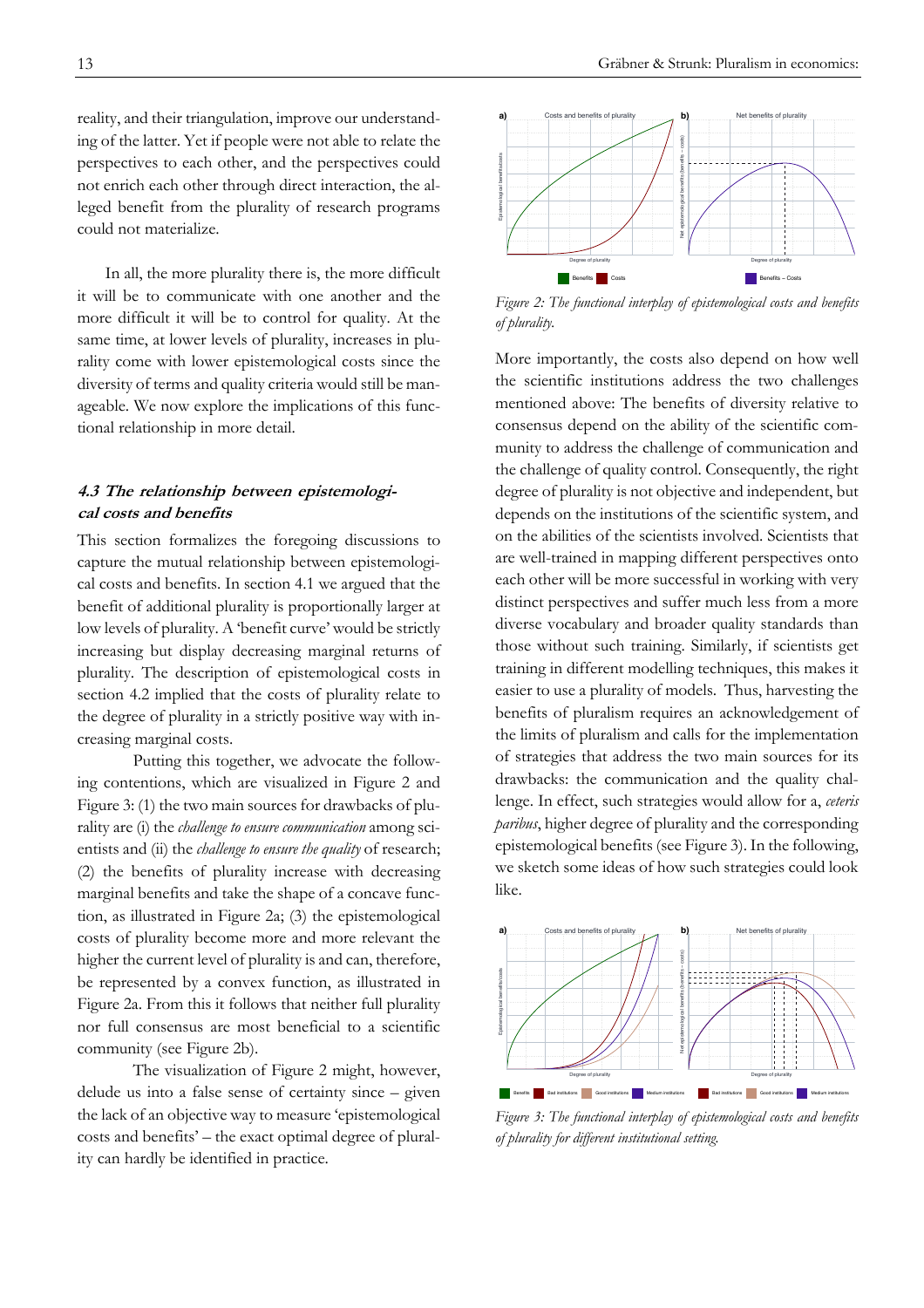### **5. Strategies to deal with the trade-off**

As discussed above, the costs of plurality are by no means fixed, but depend on how well a certain economic community is equipped to deal with the two challenges that underlie the drawbacks of plurality, i.e. the challenge of quality and the challenge of communication. In the following, we sketch some strategies that could reduce supposed costs of plurality and shift the cost curve in Figure 3 to the right.

#### **5.1 Strategies to address the quality challenge**

Regarding quality controls, three suggestions are made in the literature that are - on their own – unable to solve this challenge. However, we argue below that a triangulation of them combined with insights from the philosophy of interdisciplinarity might lead us towards a potential solution.

First, for Caldwell (1988, 1997), mutual criticism is the essential constraint that prevents a pluralist economics to fall into the anarchy of 'anything goes'. In this conception, it is not a set of quality standards, but constant communication and criticism, i.e. a *process* that ensures quality. Yet, such a culture of criticism alone is insufficient to guarantee quality. To start with, the 'paradox of outside criticism' (Rolin, 2009) questions the feasibility of criticism across research programs: since criticism is always voiced from a specific perspective, it either counts as within criticism, or, if the critic operates on a different dimension than the one being criticized, is opaque to the latter. This problem would leave us yet again with a naïve relativist position across research programs. Criticism alone does not seem to do the trick.

A second potential solution is to accept the absence of any general criteria, but to use the practical implications of specific theories as a means to discriminate among them. This implies to judge their quality depending on the question at hand (e.g. Dobusch & Kapeller, 2012). Yet, such a stance is viable only if one is concerned with applied research questions on which different research programs issue concrete propositions or predictions. Moreover, the appraisal of such propositions is itself dependent on several meta-theoretical considerations, such as the preferred kind of explanation (e.g. functional vs. causal vs. predictive). So, despite being useful in some situations, such an approach does

not provide an exhaustive solution to the challenge of quality criteria.

A third approach would propose a new set of standards, which are broader than current criteria but still clearly delineate admissible ways of doing research. To start with, there is certainly a set of evaluative metacriteria generally appreciated by many, such as *transparency*, *consistency* or *accuracy*. Yet, as we also argued above, these criteria are usually not universally applicable, nor are they unambiguous in their formulation. In fact, they are a set of *virtues* rather than strict standards that can be applied directly to evaluate a given research output – similar to the scientific 'values' Kuhn (1977) identified in the history of natural sciences. In that sense, while these meta-criteria do provide a starting point for the evaluation of research, they alone are insufficient since they remain ambiguous.

Since all three solutions remain insufficient on their own, we propose to combine them, and enrich them with some contributions from the philosophy of interdisciplinarity. Quality criteria should address both the process (or the 'knowledge system') through which an idea has been produced and the idea itself. Criteria for the process side may be similar to Longino's (2002) *Critical Contextual Empiricism Norms*. According to these, any viable knowledge system (1) should provide for venues of criticism, such as accessible conferences or journals, (2) has shown to uptake criticism, i.e. beliefs must be shown to respond to criticism over time, (3) has some enforced standards of evaluation that are transparent to the public, and (4) follows the tempered equality of intellectual authority according to which critiques must not be assessed by the speaker's social position within the epistemic community.

When judging the quality of the idea itself we suggest a two-step procedure: On the most general level one could refer to *scientific virtues* (Kellert et al., 2006; Longino, 2002; Koskinen & Mäki, 2016) such as consistency, transparency and accuracy*.* On the applied level one should assess quality using more strict *criteria,* whose selection depends on the purpose of the investigation at hand: an inquiry aimed at concrete predictions must adhere to other criteria than a hermeneutic inquiry geared towards a better understanding of the actors' motivations. Yet, for both areas clear quality criteria must exist. Once the purpose of an inquiry is made explicit, the selection of concrete quality criteria gets easier. This implies that the explicit communication of the purpose and the starting point of one's inquiry becomes essential (Gräbner, 2018).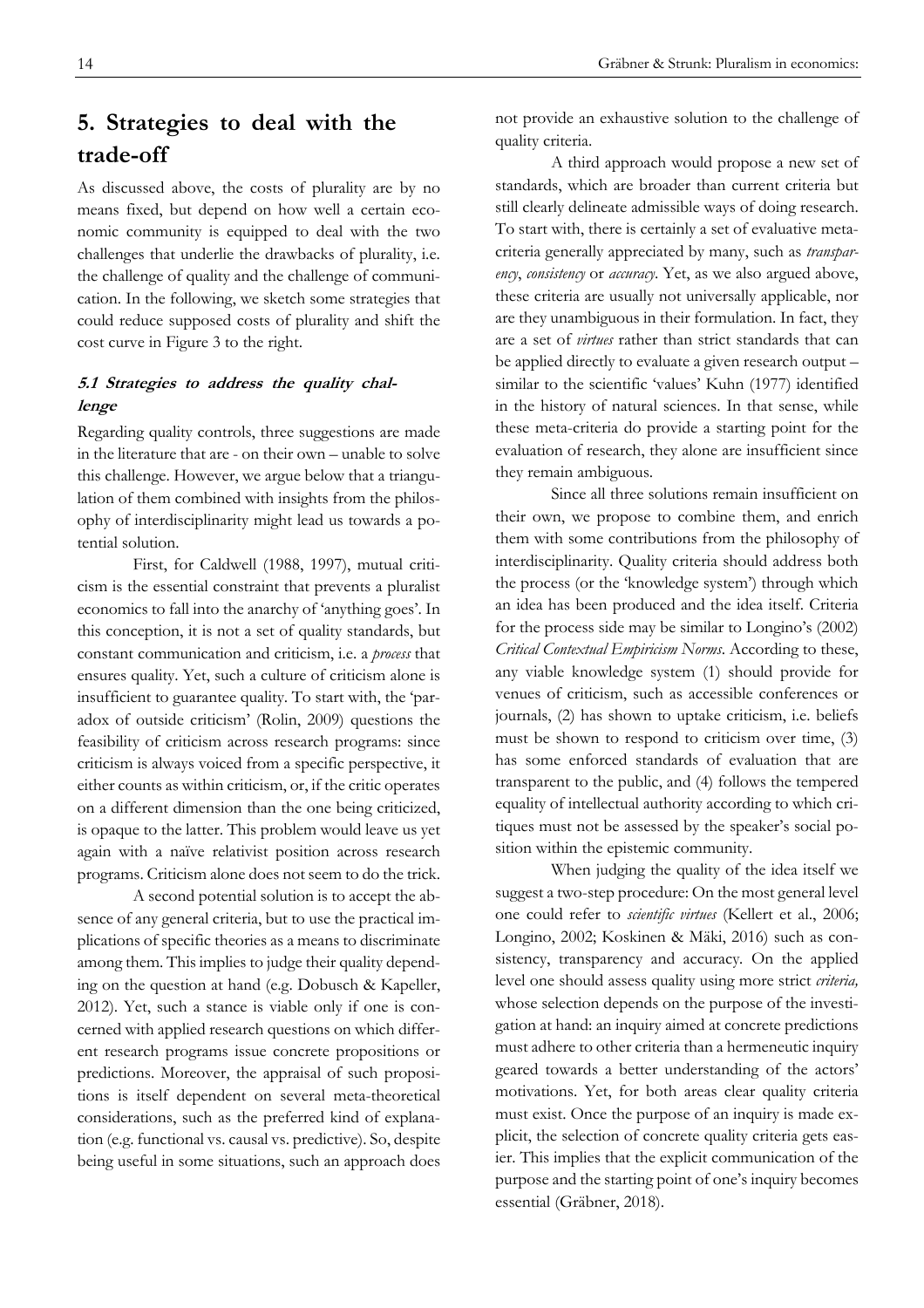#### **5.2 Strategies to address the communication challenge**

To address the communication challenge, we see the need for 'symbolic spaces', where adherents of different research programs can engage in a "civilized conversation among equals" (McCloskey, 2001, p. 107; see also Longino, 2002) and where a constructive channelling of their conflicts can take place (van Bouwel, 2009). Unfortunately, such spaces are not only difficult to construct in practice, they are also underresearched theoretically: Most frameworks that have been proposed so far, such as the 'critical pluralism' of Caldwell (1997), the 'ontological reflexive pluralism' of Bigo and Negru (2008) or the 'interested pluralism' of Dobusch and Kapeller (2012) either presume a certain level of mutual understanding, or neglect its necessity (exceptions include Dow, 2004; van Bouwel, 2009). The remainder of this section seeks to explore avenues of how this communication can be facilitated.

First, there must a change of communication practices among researchers. Scholars need to be more transparent with regard to their (meta-)theoretical assumptions and orientations. Similar calls for more extensive model commentary in economics recently came from Rodrik (2018) and Mäki (2018). By clarifying more explicitly what the terms used in an inquiry mean, how concepts are understood in the present framework, or what the success criteria for one's investigation are (the 'construal' according to Weisberg, 2007), one facilitates discourse across research programs tremendously (e.g. Bigo & Negru, 2008; Gräbner, 2018). Such change in practice could be facilitated by exploiting corresponding analytical tools and frameworks from philosophers of science, as illustrated by Gräbner (2018), and by demanding such commentary frameworks for the appendices of published work.

Second, enabling young scholars with the ability to reflect upon programmatic differences and to effectively communicate with different research programs is of prime importance to enable them to conduct the "exercise in hermeneutics" that needs to be at the beginning of any successful cross-programmatic conversation (Dow, 2004, p. 279; see also Garnett, 2006). There are a few simple means to do so, and they partly reflect demands of pluralists regarding necessary changes in the education of economics. For example, the inclusion of a mandatory course in the history of economic thought would help students to appreciate

different viewpoints. The same holds true for a mandatory course in the philosophy of economics (see also Rodrik, 2018): here students would learn the basic terminology that helps to establish a dialogue across research programs.

Third, joint 'symbolic spaces' for exchange across research programs can also be explicitly constructed: joint symposia, conference special sessions and special issues of journals explicitly geared towards the fostering of a discourse across research programs have been proven powerful for fostering interdisciplinary research, and they can play the same role for communication across research programs as well. The recent symposium on Dani Rodrik's *Economics Rules* (Aydinonat, 2018) is a nice example.

What becomes clear from this tentative and non-exhaustive list is that any move towards more plurality must always be accompanied with an adequate change in scientific institutions. Otherwise, communication and triangulation are most likely to fail, which is why the question of how communication can be established between various research programs is of prime importance and deserves more attention by advocates of pluralism.

#### **6. Conclusion**

This article discussed common arguments against pluralism in economics. It was shown that the arguments targeted to the *movement* are either unconvincing ("pluralism would emerge on its own") or not precise enough to assess their validity ("the discipline is already pluralist"). The argument whose object of critique is the *concept of pluralism* itself, highlighting the necessity of common foundations for research, such as common quality criteria or a common language, does present a challenge for pluralists. This debate is not alien to the pluralist community, and corresponding critiques have also been voiced from 'inside', notably with respect to the literature around the trade-off between diversity and consensus (most recently by Hodgson, 2019a). It is, however, less a debate about the 'pros' and 'cons' of pluralism, but more about the relevance of its limitations and the adequate degree of plurality.

To advance this debate we discussed the deeper reasons for the epistemological trade-off between plurality and consensus. We surmise the tradeoff to be the result of the interplay between epistemo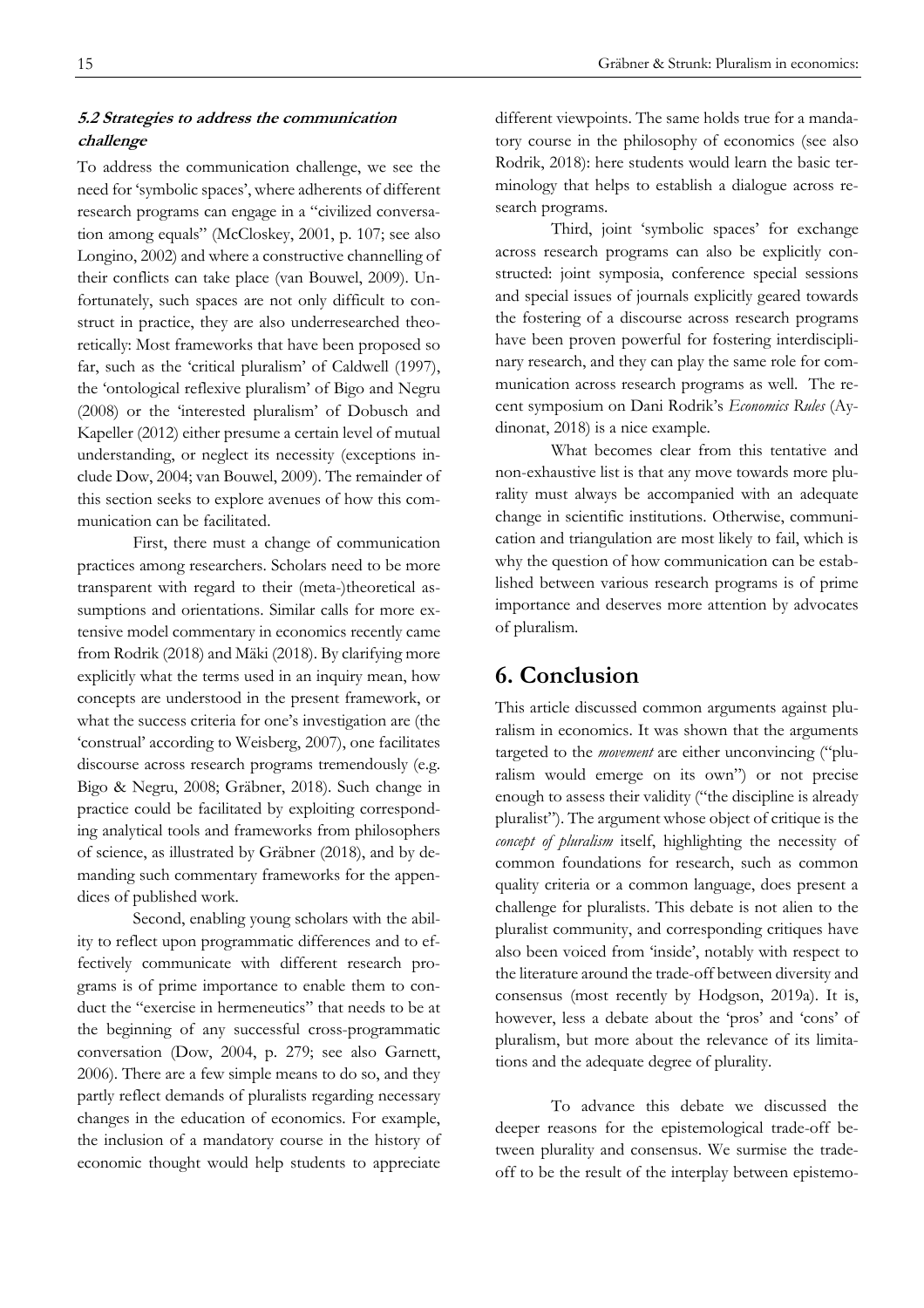logical benefits, which are increasing in the level of plurality, but with decreasing marginal benefits, and the epistemological costs, which are also increasing in the level of plurality, but with increasing marginal costs. We also argued that the costs are the result of two major challenges of plurality: the challenge of quality control, and the challenge of communication. This implies that the actual costs of plurality depend on the scientific institutions, and can be – *ceteris paribus* - reduced if the scientific community is better prepared to address the two challenges. That is, the costs of plurality can be lowered if the institutions are adapted. This can be epistemologically attractive since there is indeed an inherent epistemological value in plurality.

In all, the present paper indicates that for pluralists to be successful they must not only take the relevant critiques seriously, they should also focus more on the debate about good scientific institutions and on justifying the right degree of plurality, rather than getting lost in unconstructive pro-contra debates, which ultimately only tend to cement the status quo.

#### **Acknowledgements**

This paper has been presented at the annual conference of the EAEPE in Nice 2018 and the FMM conference in Berlin. We are grateful to the audience for their helpful comments. Moreover, we want to thank Matthias Aistleitner, Svenja Flechtner, Jakob Kapeller, Stephan Pühringer, and Bernhard Schütz for comments on previous drafts on this paper, and John Davis and Mario Cedrini for their remarks, which helped us getting rid of potentially misleading formulations. We are particular grateful for the extensive feedback of Louis Boon, Katrin Hirte and Johannes Becker. Finally, we appreciate the helpful remarks of two anonymous reviewers as well as the extensive and most useful comments by the editors. All remaining errors are our own. We acknowledge funding by the Austrian Science Fund (FWF) under grant number ZK 60-G27 as well as funding for the open access publication.

#### **References**

- Aistleitner, M., Kapeller, J., & Steinerberger, S. (2017). Citation Patterns in Economics and Beyond: Assessing the Peculiarities of Economics From Two Scientometric Perspectives. *ICAE Working Paper* 60.
- Akerlof, G. A. (2020). Sins of Omission and the Practice of Economics. *Journal of Economic Literature, 58*(2), 405-418.
- Angner, E. (2019). We're all behavioral economists now. *Journal of Economic Methodology*, *26*(3), 195-207.
- Aydinonat, N. E. (2018). Philosophy of Economics Rules: Introduction to the Symposium. *Journal of Economic Methodology, 25*(3), 211-217.
- Aydinonat, N.E., Reijula, S. & Ylikoski, P. (2020). Argumentative landscapes: the function of models in social epistemology. *Synthese*. https://doi.org/10.1007/s11229-020-02661-9
- Bachmann, R*.* 2012. Lernt unsere Sprache, bevor ihr mitredet [Learn our language before you enter the discourse]. *Spiegel Online*. URL (last access 2020-7- 16): https://www.spiegel.de/lebenundlernen/uni/ein-uni-oekonom-teilt-aus-lerntunsere-sprache-bevor-ihr-mitredet-a-807029.html
- Bachmann, R. 2017. Zur aktuellen Pluralismusdebatte in der Ökonomik: Ansichten eines wohlwollenden Pluralismusskeptikers [On the recent pluralism debate in economics: Perspectives of a well-intended pluralism sceptic]. *Wirtschaftsdienst*, *97*(12), 843– 847.
- Backhouse, R. E. (1998). Should Economics Embrace Postmodernism? In R.E. Backhouse (Ed.), *Explorations in Economic Methodology* (pp. 134–145). London: Routledge.
- Badinger, H., Oberhofer, H., Cuaresma, J. (2017). Pseudowissenschaft in der Volkswirtschaftslehre [Pseudo-Science in economics]. *Der Standard.* URL (last access: 2020-7-16): https://www.derstandard.at/story/2000061320999/pseudowissenschaft-in-der-volkswirtschaftslehre
- Beckenbach, F., Daskalakis, M., & Hofmann, D. (2016). *Zur Pluralität der Volkswirtschaftlichen Lehre in Deutschland* [On the plurality of the economics education in Germany]. Marburg: Metropolis.
- Becker, J. (2017). Das 'richtige' Maß an Pluralität und das Problem des fehlenden Adressaten [The 'right' measure of Pluralism and the problem of the missing addressee]. *Wirtschaftsdienst 97*(12), 835–838.
- Benartzi, S., & Thaler, R.H. (2007). Heuristics and Biases in Retirement Savings Behavior. *Journal of Economic Perspectives, 21*(3), 81–104.
- Berg, N., & Gigerenzer, G. (2010). As-if Behavioral Economics: Neoclassical Economics in Disguise? *History of Economic Ideas*, *18*(1), 133–165.
- Bigo, V., & Negru, I. (2008). From Fragmentation to Ontologically Reflexive Pluralism. *The Journal of*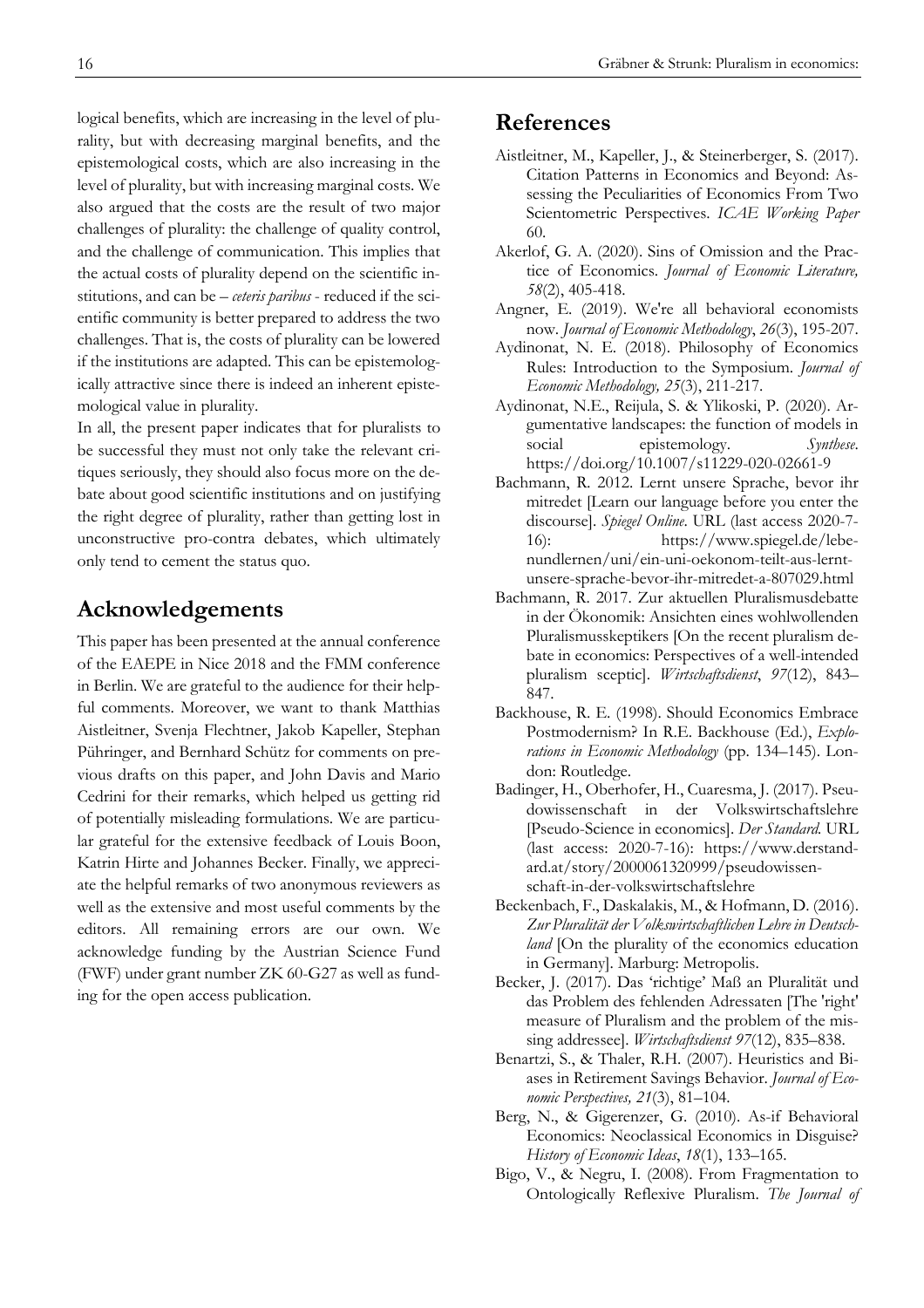*Philosophical Economics, 1*(2), 127–150.

- Caldwell, B. (1988). The Case for Pluralism. In N. de Marchi (Ed.), *The Popperian Legacy in Economics* (pp. 231-244). Cambridge: Cambridge University Press.
- Caldwell, B. (1997). Varietes of Pluralism: Comments on Samuels and Dow. In A. Salanti & E. Screpanti (Eds.), *Pluralism in Economics* (pp. 100–104). Cheltenham, UK: Elgar.
- Colander, D. (2010). Moving Beyond the Rhetoric of Pluralism: Suggestions for an 'Inside-the-Mainstream' Heterodoxy. In R.F. Garnett, E. Olsen, & M. Starr (Eds.), *Economic Pluralism* (pp. 36–47). London and New York: Routledge.
- Colander, D. (2014). The Wrong Type of Pluralism: Toward a Transdisciplinary Social Science. *Review of Political Economy, 26*(4), 516–525.
- Colander, D., Holt, R., & Rosser, B. Jr. (2004). The Changing Face of Mainstream Economics. *Review of Political Economy, 16*(4), 485–499.
- Coyle, D. (2010). *The Soulful Science*. Princeton, NJ: Princeton University Press.
- De Langhe, R. (2010). How Monist Is Heterodoxy? *Cambridge Journal of Economics, 34*(4), 793–805.
- Dimmelmeier, A., Heussner, F., Pürckhauer, A., & Urban, J. (2017). Making the Incommensurable Comparable: A Comparative Approach to Pluralist Economics Education. *European Journal of Economics and Economic Policies: Intervention, 14*(2), 250-266.
- Dobusch, L., & Kapeller, J. (2009). 'Why Is Economics Not an Evolutionary Science?' New Answers to Veblen's Old Question. *Journal of Economic Issues, 43*(4), 867–898.
- Dobusch, L., & Kapeller, J. (2012). Heterodox United vs. Mainstream City? Sketching a Framework for Interested Pluralism in Economics. *Journal of Economic Issues, 46*(4), 1035–1058.
- Dow, S. C. (2004). Structured Pluralism. *Journal of Economic Methodology, 11*(3), 275–290.
- Earl, P. E. (2010). Economics fit for the Queen: A Pessimistic Assessment of its Prospects. *Prometheus, 28*(3), 209-225.
- Fehr, E., & Schmidt, K. M. (1999). A Theory of Fairness, Competition, and Cooperation. *The Quarterly Journal of Economics, 114*(3), 817–868.
- Fehr, E., & Schmidt, K. M. (2010). On Inequity Aversion: a Reply to Binmore and Shaked. *Journal of Economic Behavior and Organization, 73*(1), 101–108.
- Fischer, L., Hasell, J. Proctor, J.C., Uwakwe, D., Perkins, Z. W., & Watson, C. (Eds.) (2017). *Rethinking Economics. An Introduction to Pluralist Economics*. London and New York: Routledge.
- Fourcade, M., Ollion, E., & Algan, Y. (2015). The Superiority of Economists. *Journal of Economic Perspectives, 29*(1), 89-114.
- Garnett, R. F. Jr. (2006). Paradigms and Pluralism in Heterodox Economics. *Review of Political Economy, 18*(4), 521–546.
- Gersemann, O., & Grabitz, I. (2018). Das Vertrauen wurde erschüttert - Interview mit Achim Wambach [Confidence has been shaken - Interview with Achim Wambach]. *Welt am Sonntag*, published 03.06.2018, p. 36.
- Giere, R. N. (2006). Perspectival Pluralism. In S. H. Kellert, H. E. Longino, & C. K. Waters (Eds.), *Scientific Pluralism* (pp. 26–41). Minneapolis and London: University of Minnesota Press.
- Gigerenzer, G., & Selten, R. (2002). Rethinking Rationality. In G. Gigerenzer & R. Selten (Eds.), *Bounded Rationality: The Adaptive Toolbox* (pp. 1–12). Boston, MA: The MIT Press.
- Gigerenzer, G., & Gaissmaier, W. (2011). Heuristic Decision Making. *Annual Review of Psychology, 62*(1), 451–482.
- Gintis, H. (2009). *The Bounds of Reason. Game Theory and the Unification of the Behavioral Sciences*. Princeton and Oxford: Princeton University Press.
- Gintis, H., & Helbing, D. (2015). Homo Socialis: An Analytical Core for Sociological Theory. *Review of Behavioral Economics, 2*(1-2), 1–59.
- Glötzl, F., & Aigner, E. (2017). Six Dimensions of Concentration in Economics: Scientometric Evidence From a Large-Scale Data Set. *Ecological Economic Papers,* vol. 15.
- Gräbner, C. (2017). The Complexity of Economies and Pluralism in Economics. *Journal of Contextual Economics, 137*(3), 193–225.
- Gräbner, C. (2018). How to Relate Models to Reality? an Epistemological Framework for the Validation and Verification of Computational Models. *Journal of Artificial Societies and Simulation, 21*(3), 1-8.
- Guerrien, B., & Jallais, S. (2009). Why economics needs pluralism. In J. Reardon (Ed.), *The handbook of pluralist economics education* (pp.47-57). Abingdon and New York: Routledge.
- Heckman, J. J., Akerlof, G., Deaton, A., Fudenberg, D., & Hansen, L. (2017). Publishing and Promotion in Economics: The Curse of the Top Five. *AEA Roundtable Discussion at ASSA in Chicago*, https://www.aea-
- web.org/webcasts/2017/curse.php. Heckman, J. J., & Moktan, S. (2020). Publishing and
- Promotion in Economics: The Tyranny of the Top Five. *Journal of Economic Literature*, *58*(2), 419–470.
- Heukelom, F. (2014). *Behavioral Economics: A History*. New York, NY: Cambridge University Press.
- Hodgson, G., Mäki, U., & McCloskey, D. N. (1992). A Plea for a Pluralistic and Rigorous Economics. *American Economic Review*, *82*, xxv.
- Hodgson, G. (2019a). *Is There a Future for Heterodox Economics? Institutions, Ideology and a Scientific Community*, Cheltenham, UK and Northampton, MA: Edward Elgar.
- Hodgson, G. (2019b). How Mythical Markets Mislead Analysis: An Institutionalist Critique of Market